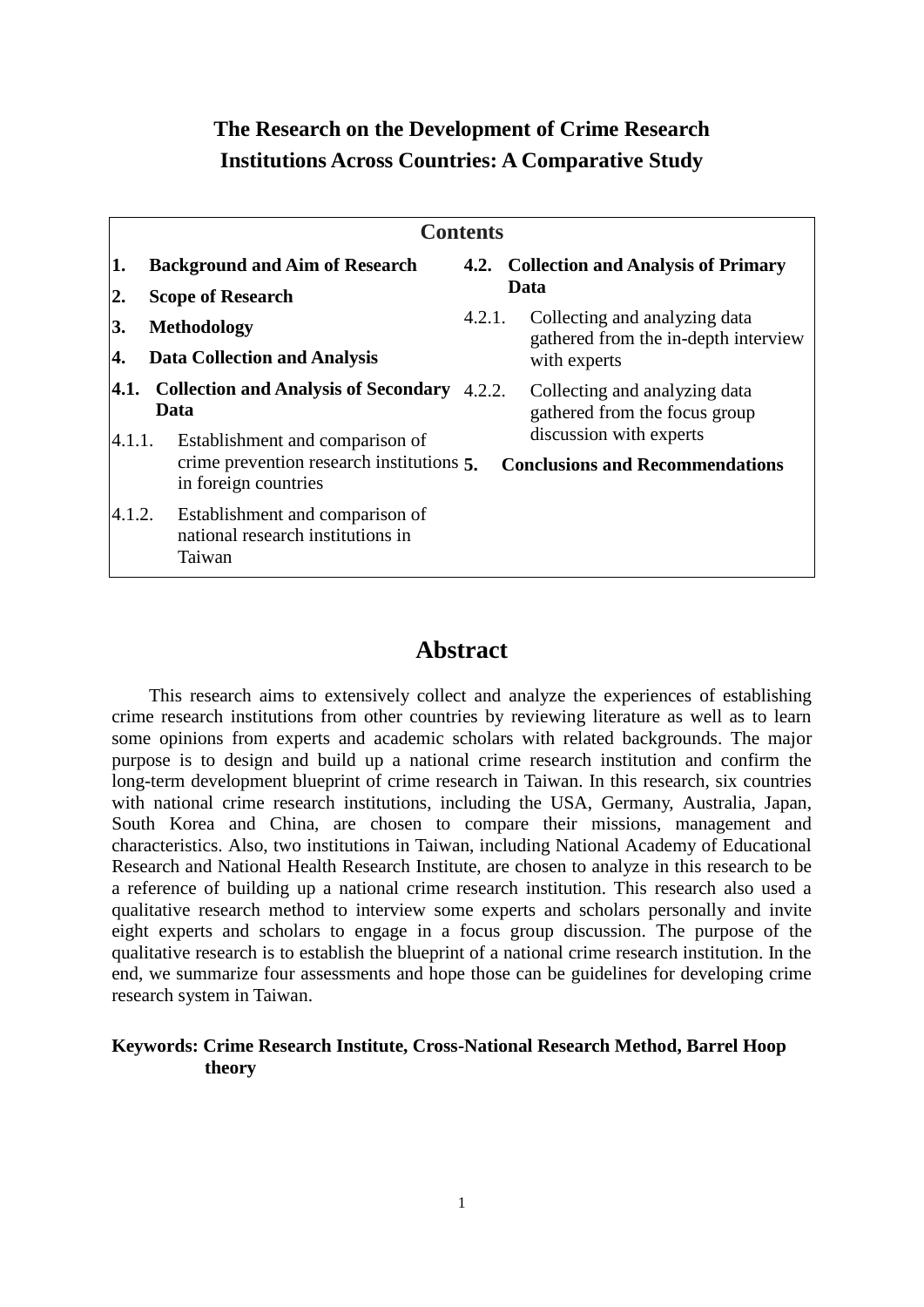## **1. Background and Aim of Research**

This research project was commissioned by the Academy for the Judiciary, Ministry of Justice, in December 2015. The aim of research is to comprehensively collect and analyze data concerning the experience in establishing relevant research institutions at home and abroad and the professional recommendations of experts and scholars familiar with this research topic in order to draw up the research conclusions and recommendations for the reference of Taiwan's planning and establishment of a "national crime prevention research institution"

## **2. Scope of Research**

- (1) To collect and analyze the data concerning the basic model of establishment and development of crime prevention research institutions with bigger differences in the following six countries: the USA, Germany, Australia, Japan, South Korea, and mainland China.
- (2) To compare the basic operating model, advantages, and disadvantages of the crime prevention research institutions in these countries.
- (3) To collect and analyze the data concerning the current status and trend of crime in these countries.
- (4) To collect and analyze the data concerning the basic model of establishment and development of the following two research institutions in Taiwan: National Academy for Education Research and National Health Research Institutes.
- (5) To compare the basic operating model, advantages, and disadvantages of these two research institutions.
- (6) To collect and evaluate the data concerning the feasibility, necessity, and complexity of upgrade and establishment of a "national crime prevention research institution" in the future proposed by experts and scholars familiar with topics relating to this research; and to investigate the strategies for implementation and the practice of various processes.
- (7) To draw up conclusions and make recommendations by concluding the above literature review and expert opinions.

## **3. Methodology**

## **3.1. Constructing the research framework based on "transnational comparative research"**

Comparative research is characterized by its investigation of aspects in social life, and instead of a single unit, comparative research can surmount unit generalization, e.g. culture (Neuman, 2002. (Wang & Pan, Trans.)). According to Ragin (1994), researchers explain the similarities and dissimilarities of different cases in a comparative research in an attempt to find out their differences. Based on the research objective, this research first collected and analyzed the data concerning the establishment and current status of development of crime prevention research institutions across the globe as the basic framework for the subsequent research.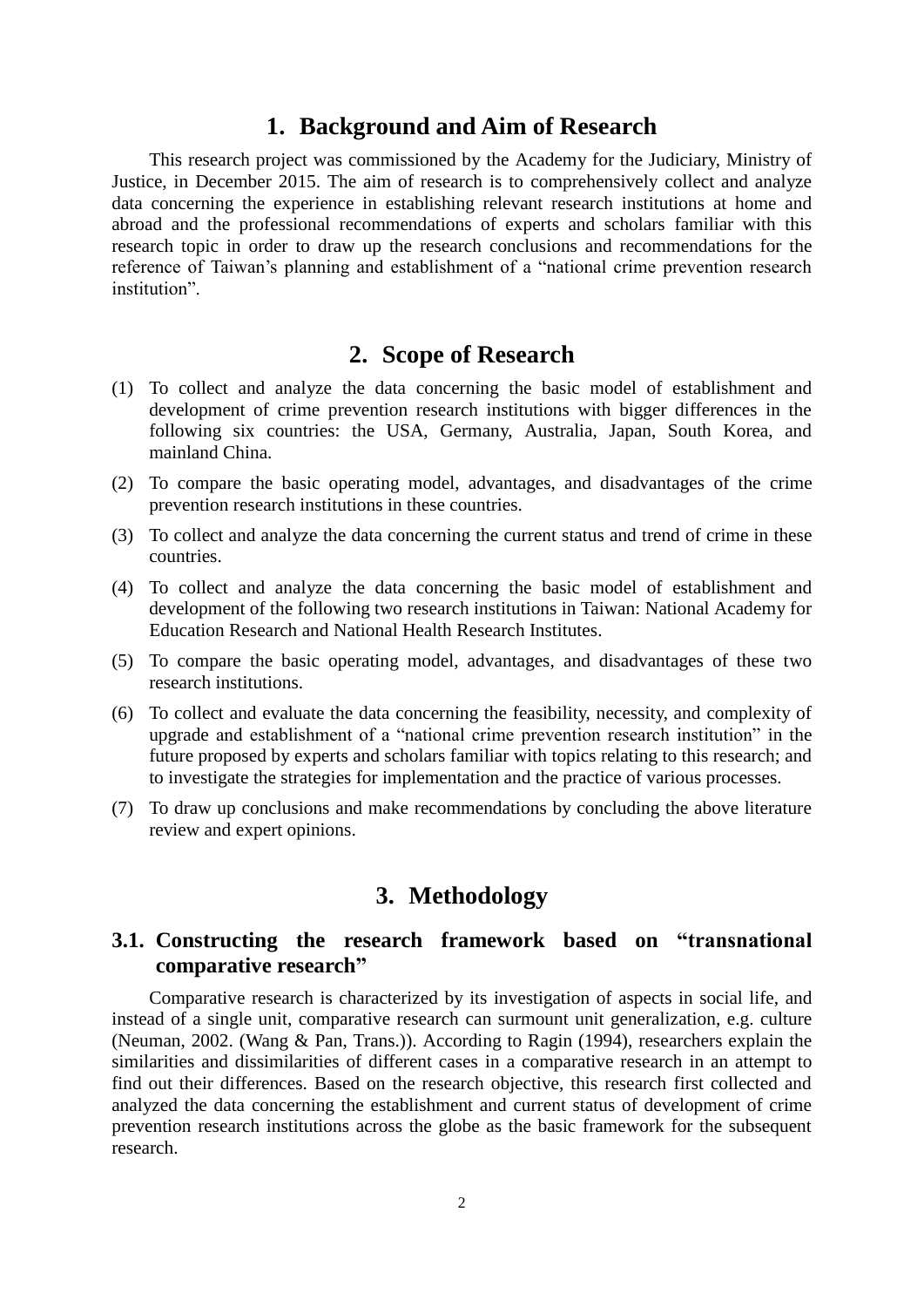## **3.2. Forming the core research topic by collecting "secondary data" and summarizing research conclusions**

By collecting the "secondary data" of the following aspects, this research established the core research topic to investigate problems that Taiwan is facing and the future development needs in crime prevention research.

(1) The trend of crime and the current status of research and development of crime prevention in Taiwan

To investigate the overall status and important trend of crime in Taiwan; the current status and needs of crime prevention research in Taiwan; and the current limitations and difficulties in crime research development in Taiwan.

(2) The establishment and current status of development of crime prevention research institutions in foreign countries

To collect the data concerning the establishment and current status of development of crime prevention research institutions in foreign countries. With regard to the familiarity with crime prevention research institutions across the globe of members in the research team, and based on the feasibility of data collection and analysis and the need for international cooperation and exchange, this research selected crime prevention research institutions in the following six countries: the USA, Germany, Australia, Japan, South Korea, and mainland China. Then, this research compared the crime prevention research institutions in these countries in terms of their characteristics and basic requirements: background and history of establishment, organization and staffing, functions and duties, and research activities and achievements for the reference of Taiwan's promotion and implementation of crime prevention research.

(3) The establishment and current status of a national crime prevention institution in Taiwan

To investigate the history of establishment, scale, functions and duties, and budget of national research institutions in Taiwan, including the National Academy for Education Research and National Health Research Institutes, for the reference of establishing a national crime prevention institution.

## **3.3. Forming expert opinions and proposing research recommendations by collecting "primary data"**

This research processed primary data with the qualitative approach. To fully present all aspects of the research topic, this research applied the method of thick description and interpretation (Denzin, 1999; (Chang, Trans.)) in the data collection process, including interview guideline establishment, in-depth investigation of items in the interview, to fully present the research topic in detail. The method of thick description and interpretation refers to a process integrating interaction, context, and history. It aims to understand the agent's subjective meaning and thereby understand the objective implications in the social life of this subjective meaning (Tsou, 2003). Mills (2003) believed that in the sociological imagination, researchers should associate personal feelings and sufferings with the social structure and system. First, we should avoid assuming other groups based on the value, standing, and worldview of our own group. Instead, we should enter other groups, regardless of social class, gender, race, and culture, to understand, participate in, and recognize other's lifeworld (Lebenswelt). The path of qualitative research of this research includes qualitative in-depth expert interview, and expert FSG.

(1) Qualitative in-depth interview with experts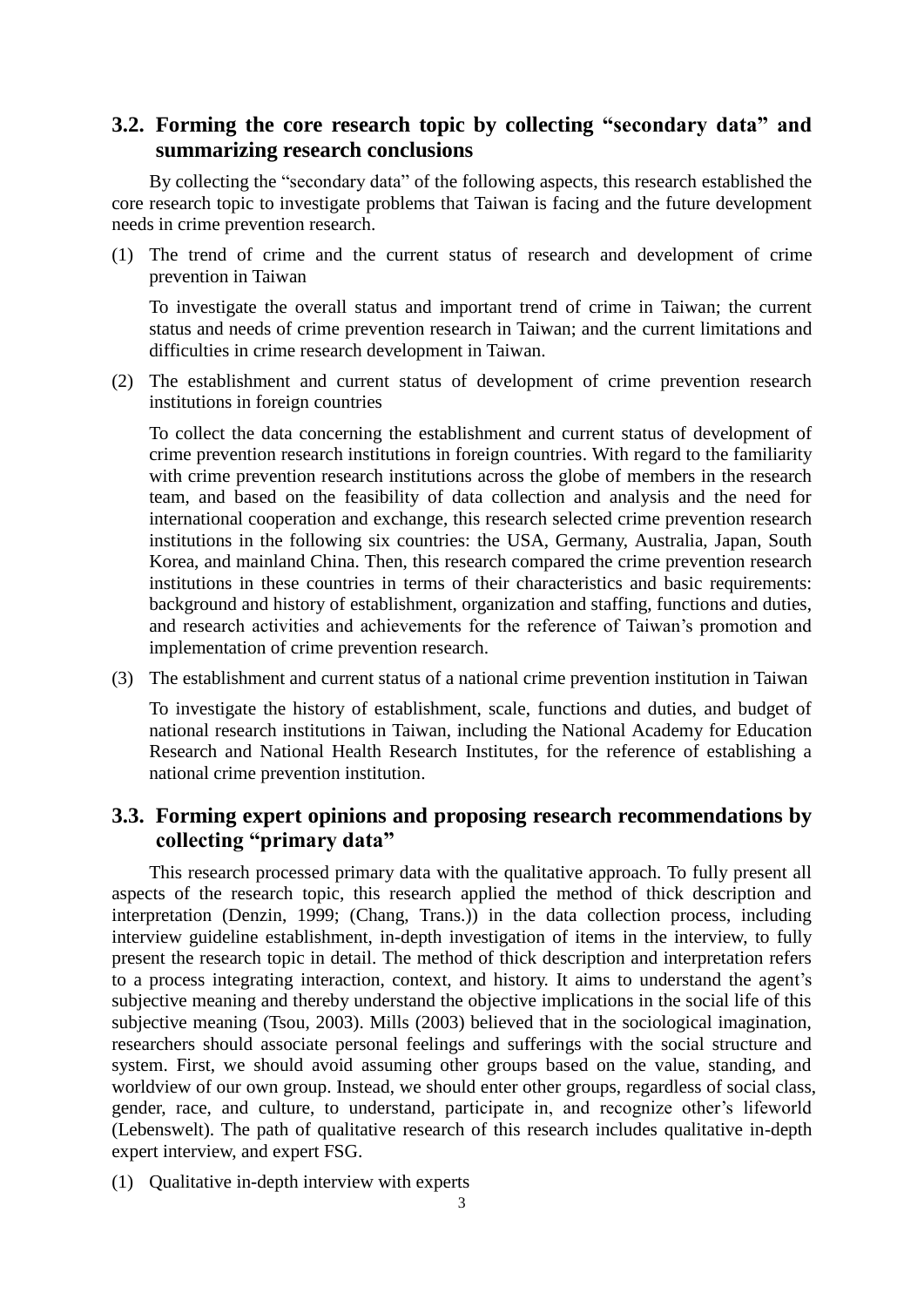This research conducted a "semi-structured in-depth interview" with senior experts and scholars in Taiwan who are familiar with topics relating to this research. Based on the interview transcripts, this research concluded the recommendations made for the core research topic by each participant to form explicit and clear suggestions to extend the depth and breadth of this research.

(2) Focus group discussion with experts

After holding a focus group discussion (FGD) with experts, scholars, and higher-level administrative officers, such as officers involved with criminology, criminal policy, public policy, the judiciary, and the police, with rich experience in promoting similar research institutions in Taiwan, this research collated the opinions of attendees and the minutes of FGDs as the secondary data for analysis to form research recommendations in order to increase the feasibility of policy implementation in the future. A FGD moderator nurtures interaction and discussions among attendees to gather the information from their speeches (Niu, 2012). Krueger and Casey (2009) suggest that a FGD should include at five to ten attendees. This research invited eight scholars to the FGD.

## **4. Data Collection and Analysis**

In the collection and analysis of research data, based on research method planning, this research collected and analyzed secondary data to form the research foundation for the reference of subsequent primary data collection. Secondary data were mainly collected from crime prevention research institutions in foreign countries and national research intuitions in Taiwan. While primary data were collected from one "in-depth interview" and one "FGD" with experts and scholars in Taiwan who are familiar with the research topic for the core topic and data investigated in this research in order to draw up the research conclusions and recommendations.

#### **4.1. Collection and Analysis of Secondary Data**

### **4.1.1 Establishment and comparison of crime prevention research institutions in foreign countries**

Based on the research aim, this research collected data concerning the establishment, development, advantages, and disadvantages of crime prevention institutions in the following countries: the USA, Germany, Australia, Japan, South Korea, and mainland China for the following reasons:

- (1) Based on the familiarity with crime prevention research institutions across the world and the frequent interaction with the Australian Institute of Criminology (AIC) over the years, the research team determined that its energy and effectiveness is worthy of reference.
- (2) For the need of transnational cooperation and academic exchange on fighting crime, in Asia-Pacific region, in addition to Japan, Taiwan's connection with mainland China is inseparable in criminal issues due to the cultural similarity and increasing interaction between both regions. While the technological and economic growth of South Korea in recent years is similar to that of Taiwan, its measures for preventing high-tech and economic crimes are worthy of reference.

#### **4.1.1.1 Establishment of crime prevention research institutions in foreign countries**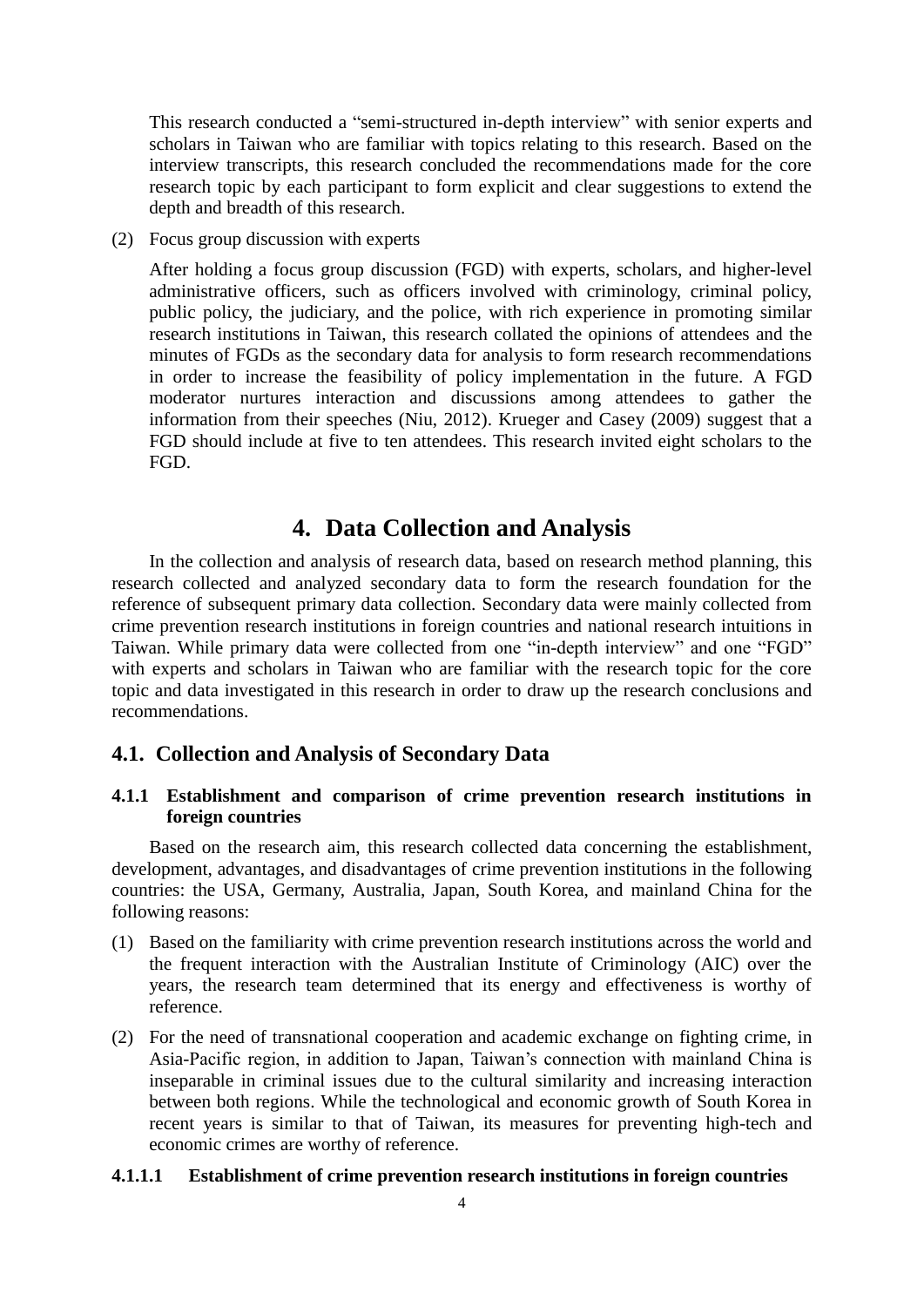To overview the basics, such as main missions, organization, functions and duties, areas of research, and staffing, of crime prevention research institutions in foreign countries, including the USA, Germany, Australia, Japan, South Korea, and mainland China.

## **4.1.1.2 Comparison and analysis of crime prevention research institutions in foreign countries**

To systematically review the establishment and development of crime prevention research institutions in foreign countries for the reference of Taiwan's establishment of a national crime prevention research institution in the future. After concluding the "purpose of establishment", "advantages and characteristics," and "operational model" of crime prevention research institutions in these six countries, this research compared and contrasted each item.

#### **4.1.1.2.1 Comparison of the purpose of establishment**

After concluding the purpose of establishment of crime prevention research institutions in these six countries, this research compared and analyzed the difference in backgrounds and development characteristics of these institutions, including the "time of establishment", "main missions", "organization", "functions and duties", "areas of research", and "staffing".

(1) Time of establishment

Amongst these six counties, Germany was the first to establish such institution, in 1948, i.e. 68 years earlier; Japan was the second earliest, in 1958, i.e. 58 years ago; the USA was the third earliest, in 1978, i.e. 38 years earlier; mainland China was the fourth earliest, in 1984, i.e. 32 years earlier; South Korea was the fifth earliest, in 1989, i.e. 27 years earlier; and Australia was the last, in 2011, i.e. five years earlier. Hence, the development of crime prevention research institutions in both Germany and Japan has over a half century of history. After long-term development, the basic condition of crime prevention research institution in Germany is mature in terms of mission, organization, function and mission, research, and staffing (127 employees including 44 doctorates). Crime prevention research institutions in the USA, mainland China, and South Korea have a history of nearly 30 years. AIC is the youngest, with only 20 personnel.

(2) Main missions

The main missions of crime prevention research institutions are similar in all of those countries. The missions include the development, improvement, expansion, instruction, or reformation of the theory and practice of "criminal policy", "crime prevention," and "criminal justice administration." These missions may vary due to the difference in national conditions of different countries. South Korea emphasizes "international academic exchange and cooperation" and "provision of crime information service for citizens." The USA focuses on "the application of science and technology knowledge" and "support in crime prevention for the federal and state governments." Japan adds "judicial personnel training" and "exchange with government and private crime prevention institutions in Asian developing countries." Germany stresses on "integration of interdisciplinary research methods" and "total social control."

(3) Organization

Crime prevention research institutions in these countries mostly combine "administration" and "research" units. The administrative organization is highly homogeneous, including "director (deputy director) office", "administration", "personnel affairs," "accounting," "information", "public relations," and "planning" to support the research of the academic unit. The difference in research units is quite large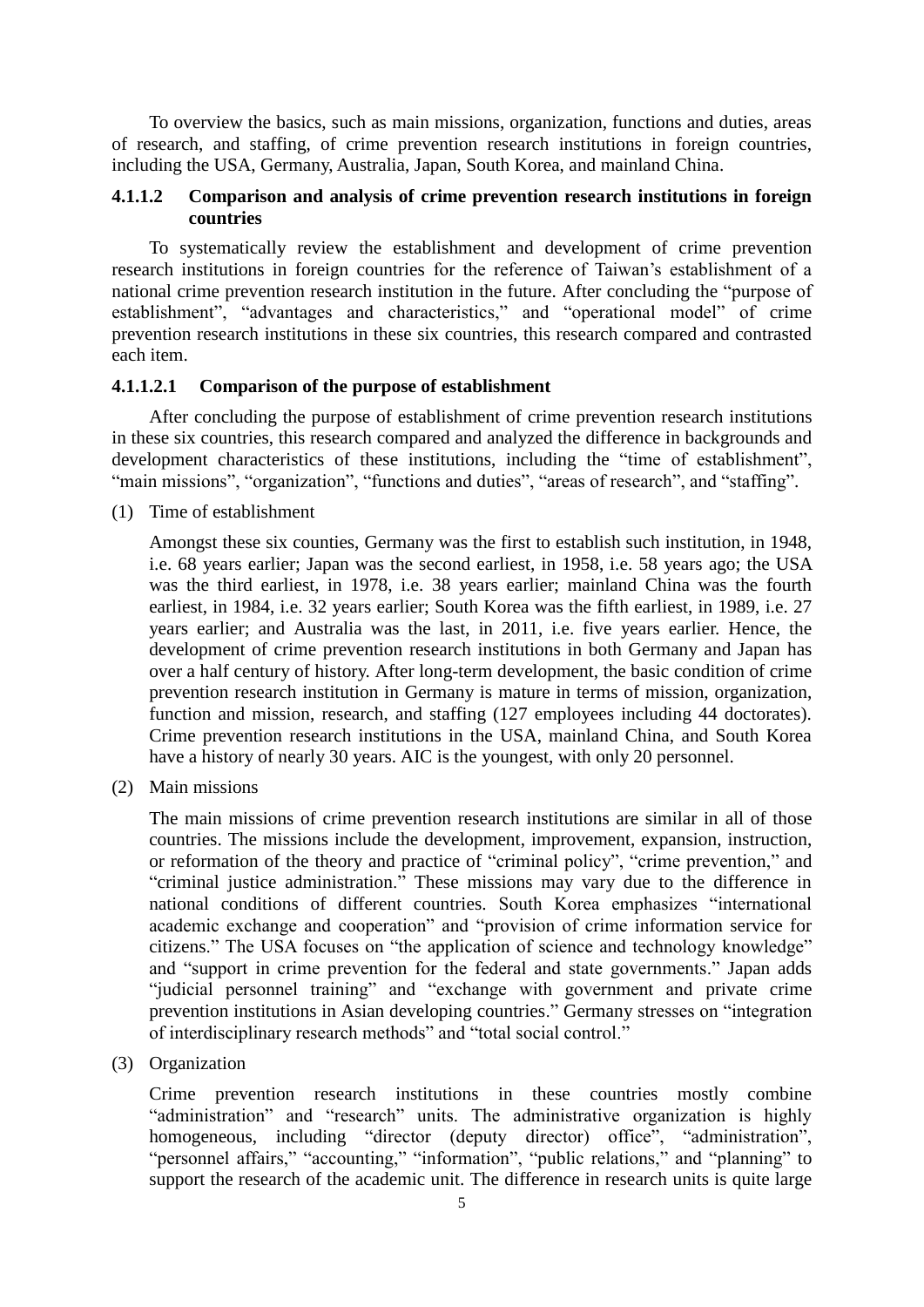due to the national and public security conditions of individual countries. For example, Korean Institute of Criminology (KIC), the crime prevention research institution of South Korea, has established research units for crime victimization (prevention and investigation) and criminal justice with focus on the collection of public security intelligence, economic crime, and expansion of international academic exchange. AIC has set up research units for "transnational and organized crime" and "violent and serious crime." The National Institute of Justice (NIJ), the crime prevention research institution of the USA, has established research units including "forensics," "technology research", and "research funding management" and emphasizes the application of science and technology, provision of research funding, and the fairness of fund distribution. The Research and Training Institute (RTI) of the Ministry of Justice, the crime prevention research institution of Japan, has established the "International Collaborative Research Department" and "International Cooperation Department" to participate in the UN peripheral organizations on crime prevention and promote academic exchange on crime prevention in Asia Pacific. The Crime Prevention Research Institute (CPRI) of the Ministry of Justice, the crime prevention research institution of mainland China, has set up the "Re-Education Through Labor Institute," "Prison Work Institute", and "Judiciary & Human Rights Institute" for its special national conditions. As the most mature crime prevention research institution in the world, Max Planck Institute (MPI) for Foreign and International Criminal Law of Germany has three task forces after natural split: "administration", "research", and "talent cultivation"; and three task units: "administration agency", "research institute", and "criminology department" to take charge of administration, general affairs, academic research, and research talent cultivation.

(4) Functions and duties

After comparing the nature of work of crime prevention institutions in these countries, this research found that "crime and criminal justice (policy) research" and "seminar/conference (all kinds) organization," and "research outcome publication" are the most common missions of these institutions. The difference among them is that the expansion of international academic exchange and cooperation are emphasized by institutions in South Korea, Japan, mainland China, and Germany, while the "provision of different kinds of training on criminal justice and crime prevention" is emphasized by the USA. Germany even added "running educational organizations" and "cultivating crime research talents" to the work of crime prevention research institutions.

(5) Areas of research

Most crime prevention research institutions focus on the research of criminal justice, criminal activities, and crime corrections, including "criminal policy", "criminology", "causes, investigation, and prevention (control) of crime", "crime victimization", "crime prosecution", "judicial procedure", "corrections and treatments", and "rehabilitation protection". The difference in individual countries includes: South Korean emphasizes on the research of crime intelligence collection. Australia pays attention to guns, drugs, frauds, violent and serious crime, and emphasizes on public policy and problem analysis. The USA stresses on the research of the "effectiveness, legitimacy, accountability, and security of law enforcement" to enhance the legitimacy and security of law enforcement of law-enforcement officers. Germany extends research to the crime status, criminal justice system, and law enforcement ability of different countries and long-term monitoring of different kinds of transnational crime and organized crime, the broadest amongst six countries.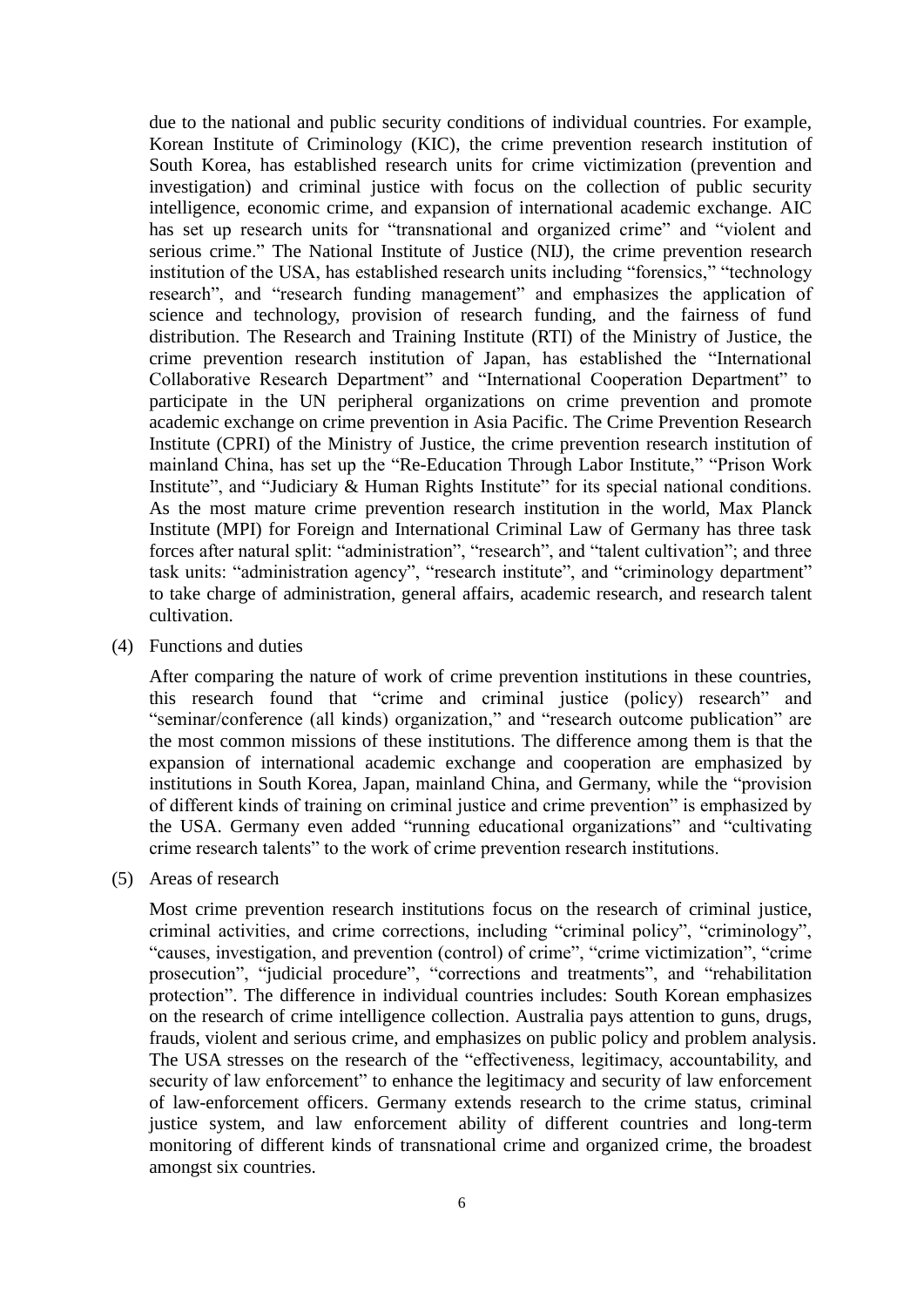#### (6) Staffing

Except for Japan where no staffing data is available, the staffing of the crime prevention research institution in most countries has a "medium to large scale," and the scale positively correlates to the history of institution. As the world's oldest crime prevention research institution, MPI established in 1948 has an establishment of 171 employees (including 44 doctorates), the most amongst all six institutions. RTI established in 1958 is the second oldest. NIJ has the second largest establishment with 104 personnel. As the youngest, AIC established in 2011 has only 20 personnel.

#### **4.1.1.2.2 Comparison of the advantages of institutions**

In this section, this research uncovered the advantages of crime prevention research institutions in these countries for the promotion reference of Taiwan's crime prevention research institution to a national institution. After concluding relevant data, this research found the following six advantages: "publishing journals and reports", "constructing a research database", "promoting domestic academic exchange", "expanding international academic exchange", "establishing a project research and evaluation unit", and "special advantages".

## **(1) Publishing journals and reports**

Publishing journals and reports at regular intervals has become a basic mission for research institutions to present research achievements, and the "annual work report" which presents the institution's status and achievements of work in a year is the most common type of publication (except for mainland China). In addition, fundamental survey reports such as the "crime victimization (case) investigation report" or "national crime white paper" and "crime case studies and statistics" are also common. However, RTI's *National Crime White Paper* adopts a popular, simple, and lively style with a lot of color charts and tables and accompanied with a CD-ROM to enhance public reading intention. KIC regularly publishes *Newsletter Quarterly* to provide information concerning recent serious (important) crime in simple language to raise public awareness of crime prevention. To present outsourced research results, NIJ publishes a total of 49 "sponsored research papers" every year. MPI also publishes comprehensive research reports, including 11 types in three main categories: "reports on research in criminal laws and in criminology", "introduction and collection of research achievements," and "annual research white paper."

### **(2) Constructing a research database**

AIC, NIC, and MPI have establish their own "research database." In addition to the national crime research database—JV Barry Library, AIC has established a dedicated database CINCH for criminology research for public retrieval both in print and over the internet. To actively build a national crime research database, NIJ electronically files all published academic papers to form an archive database. To support academic research, the country sections and international criminal law research school of MPI have established a library as a national research database.

#### **(3) Promoting domestic academic exchange**

Domestic academic exchange is emphasized in South Korea, Australia, the USA, and mainland China. In South Korea, professional competencies supporting related domestic crime prevention institutions as organizational missions. The USA spends most efforts in this area. To promote the conversion of criminology knowledge, NIJ has created a knowledge conversion practice and operation model. Apart from linking academic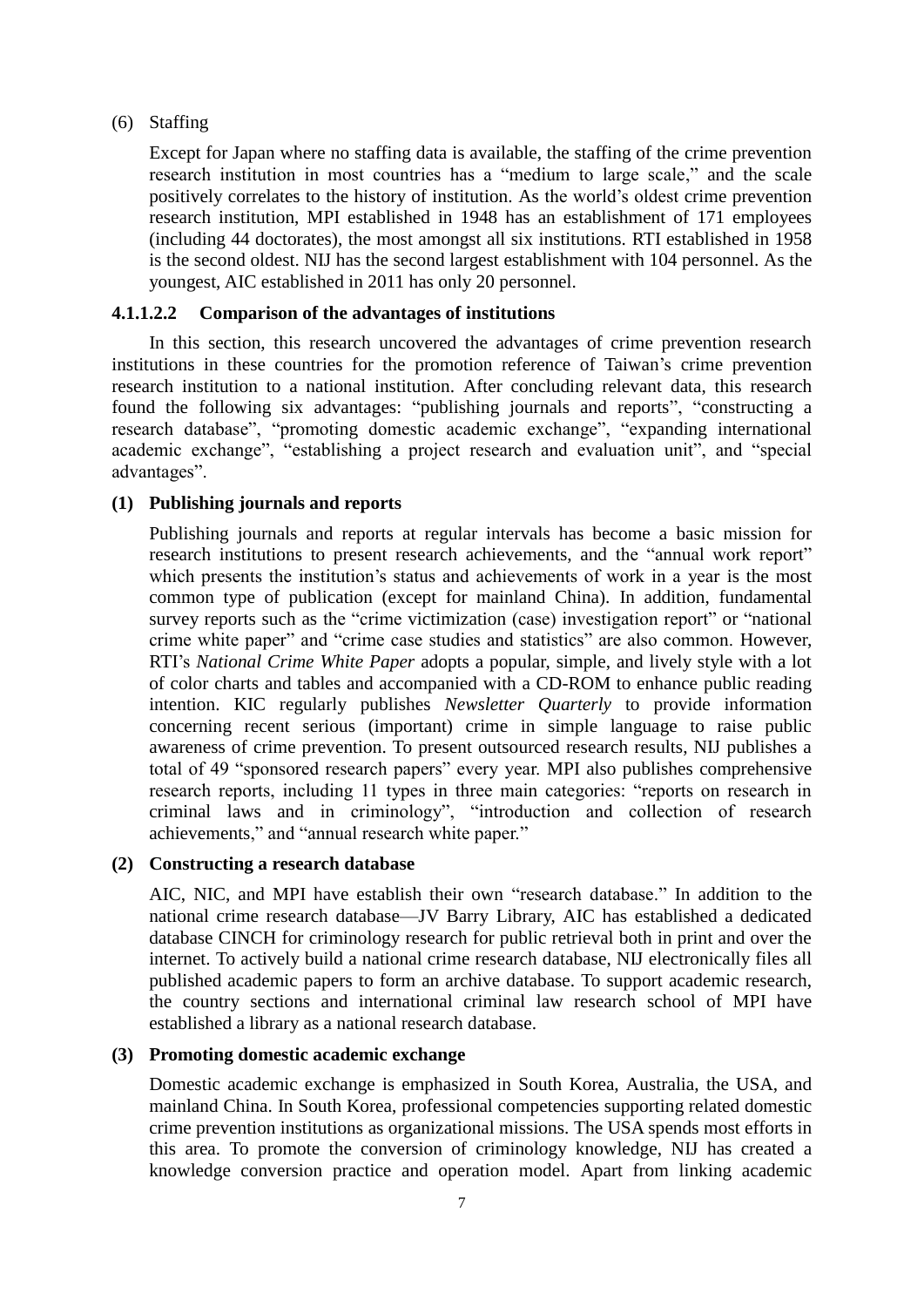research with practice, NIJ proposes practical reforms for criminal justice and policies and methods for enhancing crime fighting effectiveness, guides the cyclic model of converting academic knowledge into practical applications. NIJ also actively participates in important academic activities and organizes symposia, on-line forums, and expert workshops. NIJ also hosts the national criminal justice conference, inviting over 1,000 criminal justice experts and scholars to the conference.

#### **(4) Expanding international academic exchange**

As there are dedicated units to promote international academic exchange in both South Korea and Japan, suggesting that both countries have a strong sense of purpose to expand international space and promote international exchange and exchange. In particular, RTI has established two the quasi-independent units: "International Collaborative Research Department" and "International Cooperation Department." The former is established to promote international academic exchange and cooperation under the Asian crime prevention agreement signed between Japan and UNDOC. Apart from assisting the Ministry of Justice on promoting international crime prevention practice and academic exchange, the latter aims to promote academic exchange and cooperation with related research institutions in Asia and to conjointly promote preparative and supportive activities, such as the drafting and amendment of a basic law on crime prevention and establishment of a judicial system, and cultivate talents for legal practice and research.

#### **(5) Establishing a project research and evaluation unit**

To supervise the implementation of various research projects and assess and manage the allocation of funds of research institutions, a research and evaluation unit will be established in the form of a committee to supervise the implementation of research projects and work. For example, KIC has established the "Crime Consultation Committee" with members from regional courts to evaluate the implementation and achievements of each project. RTI has established the "Integrated Planning Department" to take charge of the further education of personnel and integrated planning with RTI. This department also takes charge of the coordination and evaluation of business across RTI units. Every year the department forms a "research review and assessment committee" with members selected from university professors. The committee has one chairperson and a number of committee members selected from professors with experience in criminal experience or comprehensive professional knowledge to ensure committee members are selected and appointed in compliance with the basic requirements for fairness, righteousness, objectiveness, and expertise.

## **(6) Special practices**

The innovative systems or special practices of the research institutions in these countries are as follows. For example, NIJ pays attention to the external allocation of resources to ensure fair sharing of research resources in academic and practical researches and drive the diversity of growth. NIJ specially provides different types of funds, including project research scholarships for field word, such as "research, development, and assessment," "optimization of forensic science laboratory research and development," and "research scholarships." NIJ also provides research scholarships for academic units and students, including the "research scholarships for research students," "WEB Du Bois Scholarship," "visiting scholar scholarships," and "NIJ research funds." MPI established the Max Plank Institute for Human Development (Max-Planck-Institut für Bildungsforschung) with various law-related departments, such as the Department of Comparative Criminal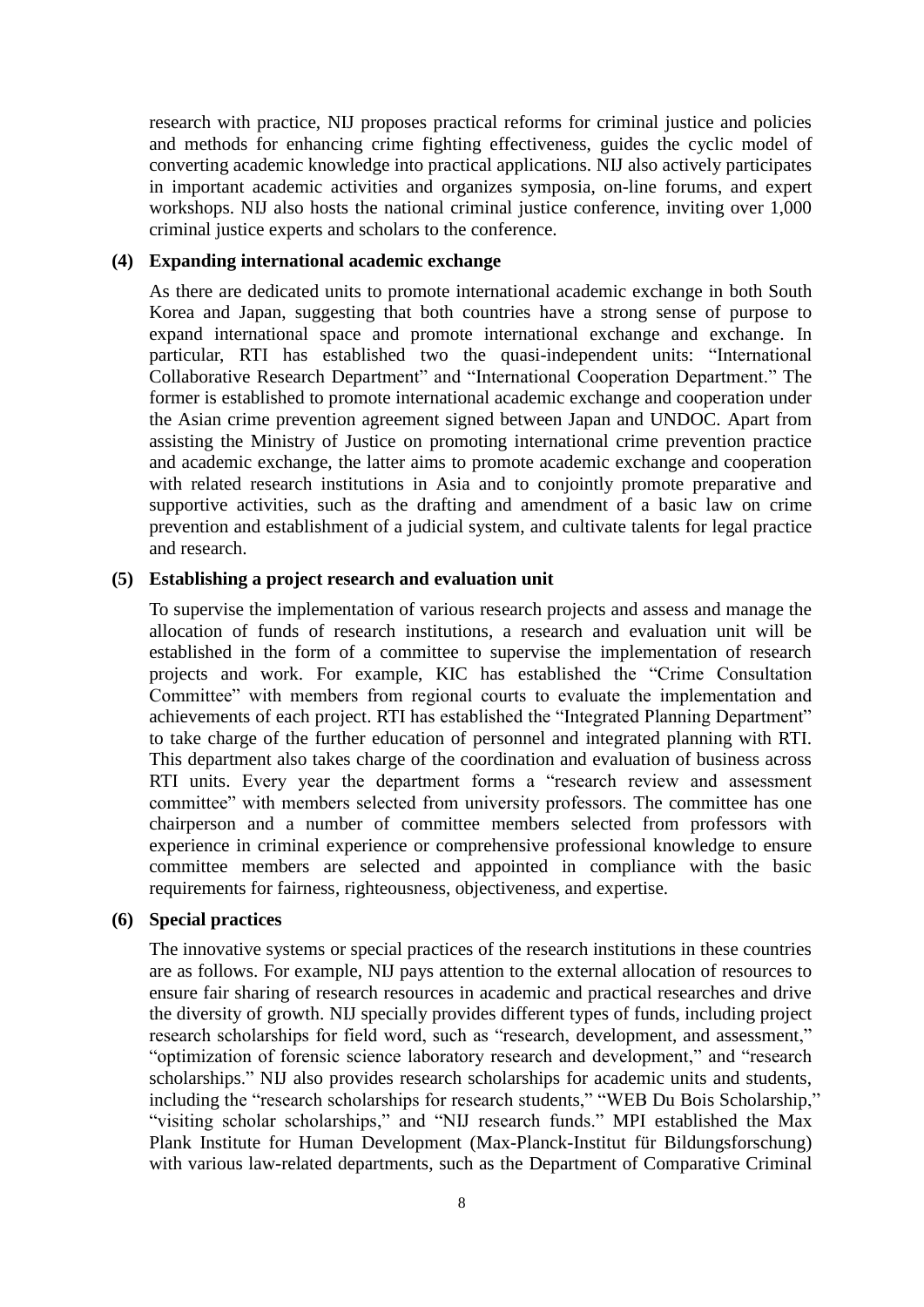Law, Department of Retributive Justice, Mediation, and Punishment, Department of Impacts of Ageing Society, and Department of International Law Disputes and Settlement. The institute also offers full scholarship for doctoral students to cultivate talents higher level criminal justice and crime prevention.

#### **4.1.1.2.3 Comparison of operational model**

After analyzing the basic structure, organization, fund source, and operational model of research institutions in these countries in terms of style and model, this research categorized these research institutions into three types: "national", "mission-based", and "research-focus" types to provide a reference for the positioning of Taiwan's "national crime prevention research institution" established in the future.

### **4.1.1.2.3.1. National institution**

A national research institution is a research institution entitled with the name of the country. It is often named the "institute of criminology" to denote the field of specialization of this institute. In terms of administration, it is a state-run independent research institution acting as the "country's research think tank of criminal justice" that plans and implements the country's criminal policy and crime research with government funds. KIC and AIC are the typical examples.

- (1) Advantages
	- 1) Independent control over personnel affairs, budgets, business, and research
	- 2) Significantly reducing intervention from the administrative system.
	- 3) Greater self-determination over research planning and implementation.
	- 4) Direction of the directions and issues concerning crime prevention research.
	- 5) Control over resources of domestic crime research.
	- 6) More government funds and budgets for allocation.
	- 7) More abundant research resources.
	- 8) Leaner research staffing and equipment.
	- 9) Effectively enhancing overall national research energy.
	- 10) Acting as the think tank of the country's criminal policy and crime problem resolution.
	- 11) With adequate resources for expanding international academic exchange and co-operation.
- (2) Disadvantages
	- 1) Unable to get rid of the intervention of the administrative system.
	- 2) Limitation on the freedom of domestic academic research.
	- 3) Significantly increasing government funds and expenditure
	- 4) Monopoly of research resources when they are in the hands of a minority group.
	- 5) Risk of a waste of resources and ineffective research in the absence of an effective oversight mechanism.

## **4.1.1.2.3.2. Mission-based institutions**

A mission-based research institution is a research institution entitled with the name of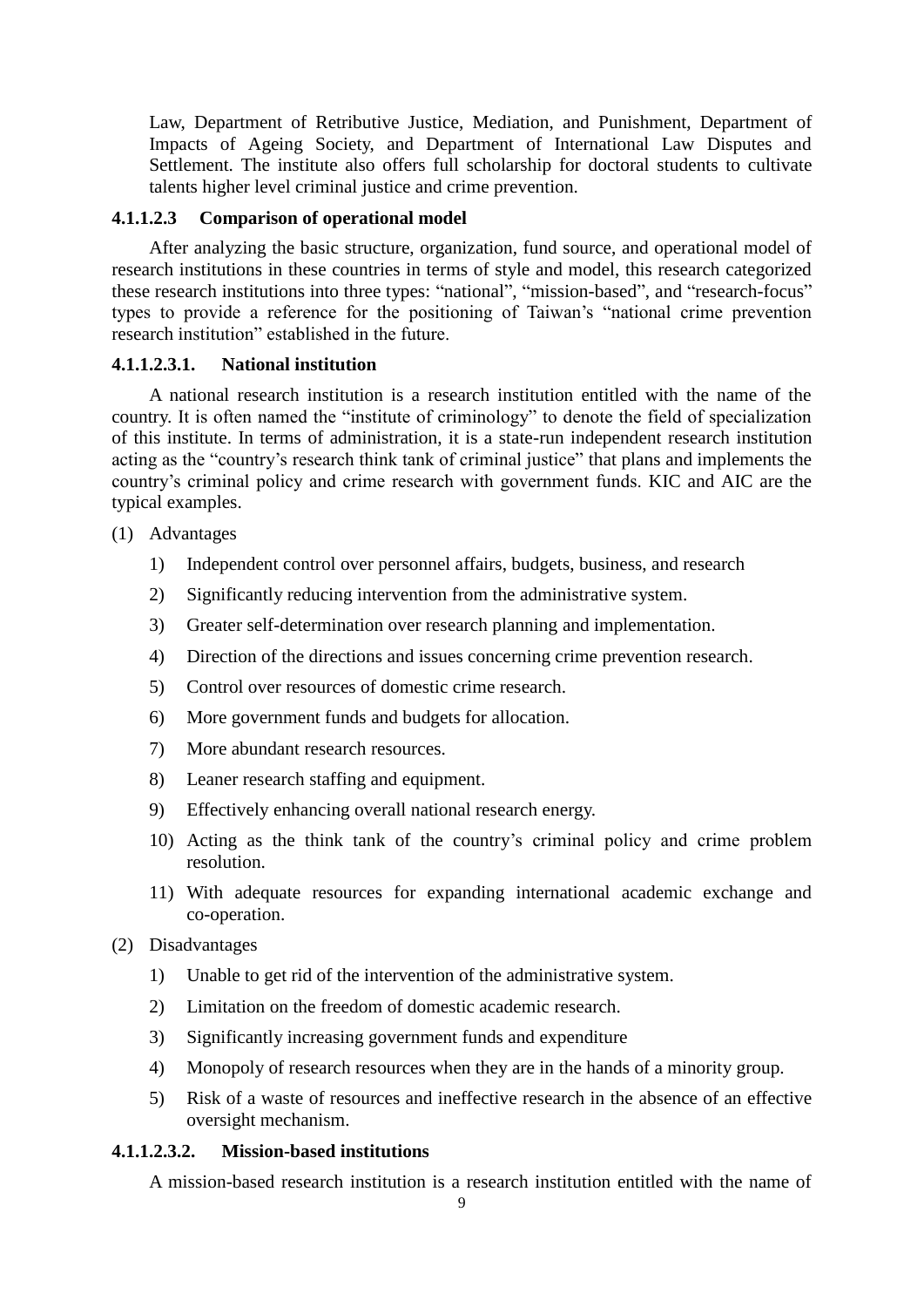the competent authority (i.e. justice). In terms of administration, it is a level-one unit of the "ministry/department of justice" under the direction and supervision of the superior judicial authority to engage in the research of crime prevention and criminal justice. As a mission-based organization of its parent organization, its budget and staffing are planned by the ministry/department of justice. NIJ, RTI, and CPRI are typical examples.

- (1) Advantages
	- 1) Effectively implement various legal administration research missions.
	- 2) Practically plan the directions and research topics.
	- 3) Promoting better integration of academics and practice.
	- 4) Enforcing research outcomes in law enforcement practice.
	- 5) Rigorously specifying research topics and reducing unnecessary waste of research resources.
	- 6) Effectively supervising the implementation of various research projects.
	- 7) Effectively integrating the research resources of internal departments.
	- 8) Effectively consolidating the research data of internal departments.
	- 9) Closely capturing social order movements and effectively addressing public needs.
	- 10) Timely and accurately responding to serious criminal events in society.

## (2) Disadvantages

- 1) Unable to control external research resources.
- 2) Difficult to gather external outside data.
- 3) Difficult to coordinate and integrate research topics across government departments.
- 4) Unable to direct the directions and topics of domestic crime prevention research.
- 5) Unable to significantly expand staffing and increase research funds.
- 6) Unable to increase overall research energy.
- 7) Unable to turn research outcomes into national criminal policies and handle the crime question think tank.

## **4.1.1.2.3.3. Research-focus institutions**

The Max Planck Institute for Foreign and International Criminal Law (Max-Planck-Institut für ausländisches und internationales Strafrecht) is a branch of the Max Planck Institute for the Study of Societies (Max-Planck-Institut für Gesellschaftsforschung) specialized in the research of criminal justice and crime prevention. It also directs the collection of data relating to the research projects on "criminology" and "criminal law" in Germany and worldwide, and the comparison and analysis of the status of crime and criminal laws and regulations in Germany and worldwide. Its scope of research covers the whole world and data collection includes global databases. Budgets and staffing are planned individually. It is a typical research-focus institution.

- (1) Advantages
	- 1) Greater freedom to determine the direction and topic of research.
	- 2) Able to combine private academic freedom and administrative research missions.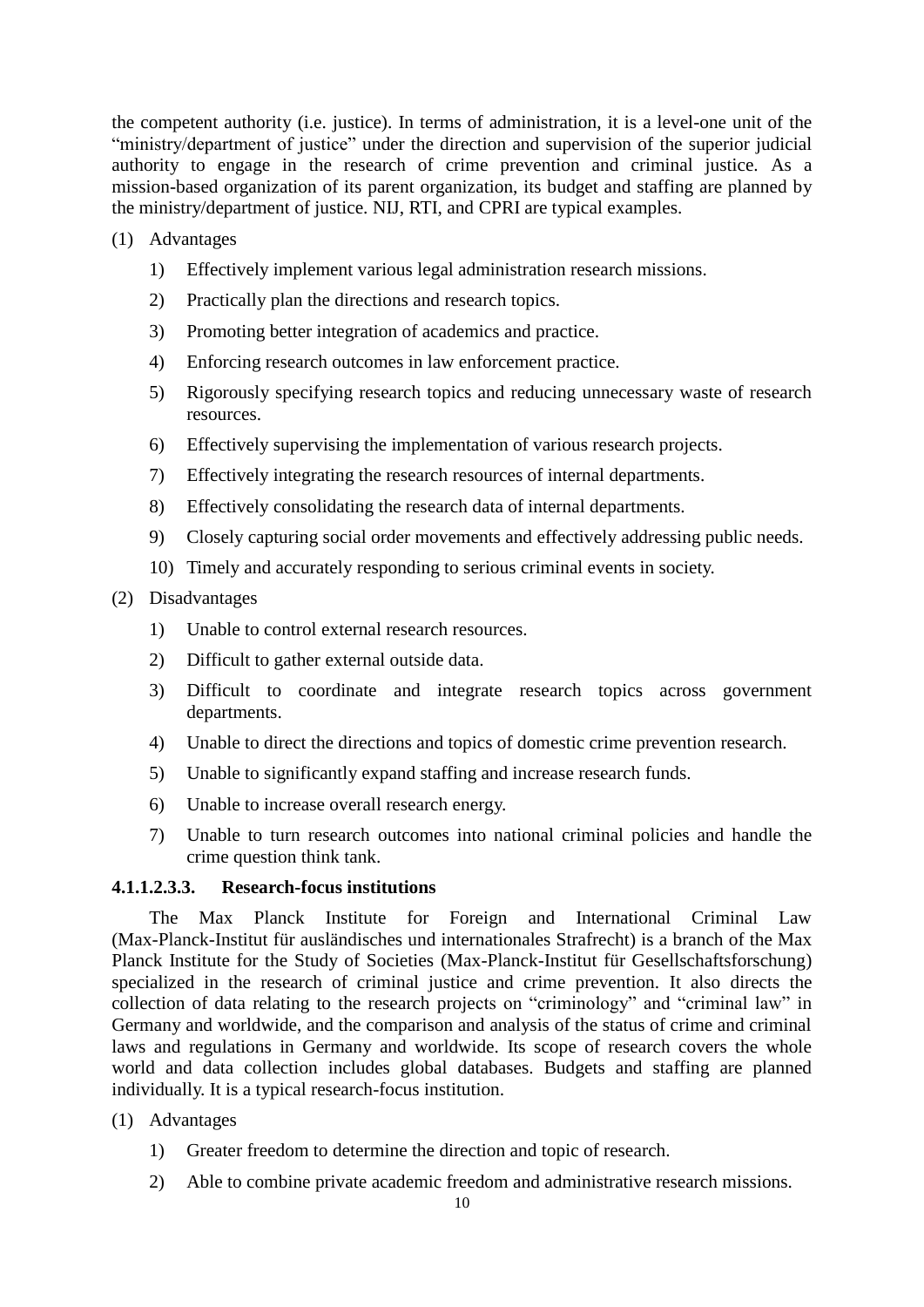- 3) More flexible organization based on mission needs regardless of the restrictions of government laws, regulations, and policies.
- 4) More flexible fund utilization regardless of government budgeting restrictions.
- 5) Forming national criminal policies and handling the crime issue think tank.
- 6) Increasing overall national research energy.
- 7) Receiving more professional research resources.
- (2) Disadvantages
	- 1) Difficult to effectively implement legal administration research missions due to the emphasis on the freedom of academic research.
	- 2) Rather difficult to balance academic freedom and practice in research planning.
	- 3) Unable to directly lead external research resources.
	- 4) Unable to closely capture social order movements.
	- 5) Unable to effectively respond to the public needs with research outcomes.

#### **4.1.2 Establishment and comparison of national research institutions in Taiwan**

To tackle the research topic of "establishment a national crime prevention research institution" and understand the status of research resource allocation of Taiwan's "Crime Prevention Research Center", this research analyzed the "style categorization", "resource allocation", and "advantages and disadvantages" of the "Crime Prevention Research Center" in parallel with the "National Academy for Education Research" and "National Health Research Institutes".

#### **4.1.2.1. National Academy for Education Research**

#### (1) Style categorization

It has been five years now since the National Academy for Education Research (NAER) was established on March 30, 2011. NAER was founded by combining relevant organizations under the Ministry of Education (MOE). After independently operating for years, each of these organizations has established mature professional research and resource allocation mechanisms, and they are the eminent features of NAER. As a level one MOE organization, NAER plays an active role in the national education research think tank in addition to its devotion to teaching research and educational talent cultivation. As every research project and implementation are under the instruction and supervision of the education administrative system, NAER is a "mission-based" research institution.

#### (2) Resource allocation

The amount of resources allocated to a research institution represents the basic research energy of this research institution and its importance in the government. In 2015, NAER had a staff of 190 personnel, budget was NT\$526,596,000, and first reserve was NT\$1,182,000, totaling NT\$527,778,000. Its research resources were quite sufficient, with a scale between a medium and a large research institution.

- (3) Advantages and disadvantages
	- 1) Advantages
		- a. As a level one MOE-unit, NAER can fully direct its responsibility and authority within MOE.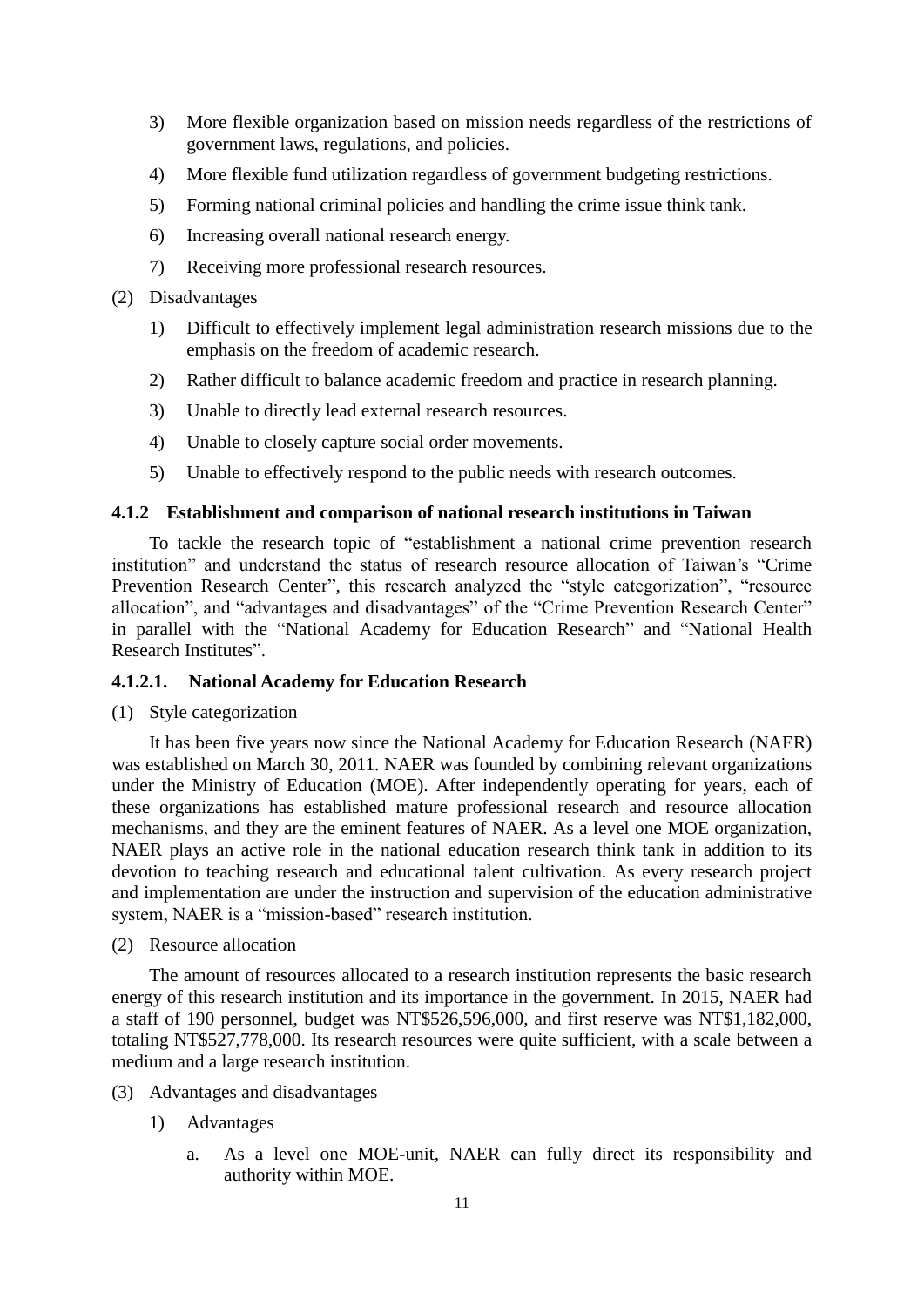- b. Capable of integrating various research resources within MOE.
- c. Organized with reference to the organization of the previous structure of each branch with complete and sound establishment in organization, business, functions, staffing, and budget.
- d. Significantly enhancing overall research energy after integrating other previous research units.
- e. A level one MOE unit with more abundant research resources.
- f. Able to better display overall research effectiveness to back as the think tank of national education policies.
- g. With abundant funds from the government over NT\$520 million.
- 2) Disadvantages
	- a. Requiring well-planned coordination and integration mechanisms in order not to reduce research energy.
	- b. Distributed location of branches unfavorable for everyday interaction, integration, and communication.

#### **4.1.2.2. National Health Research Institutes**

(1) Style categorization

The National Health Research Institutes (NHRI) was established in January 1996 in accordance with the "Act for Establishing the National Health Research Institutes" to promote the improvement of "medicine", "medication", "heath", and "life science" and to research and develop medical and pharmaceutical technology. It is a research institution established for the sole purpose of medical and pharmaceutical technology research without involving any missions of the medical administration system. As it was established as a corporation, it is a typical corporation-style research institution.

#### (2) Resource allocation

As a corporation is allowed to gain profit externally, NHRI's 2016 revenue was NT\$30,512,270,000, expenditure was NT\$32,088,020,000. As NHRI also accepts external donations, it enjoys greater freedom and flexibility in raising funds. NHRI's 2016 staffing was 993 personnel. With abundant research resources, it is a large research institution.

- (3) Advantages and disadvantages
	- 1) Advantages
		- a. Operating as a corporation can significantly reduce government financial burden.
		- b. The corporation structure enables greater flexibility in budget planning and utilization and staffing.
		- c. The corporation structure reduces intervention from the government's administrative system to give more freedom for academic research.
		- d. Abundant in both staffing and budget to significantly enhance organizational research energy.
		- e. Able to raise part of the fund from private donations or provision of training services.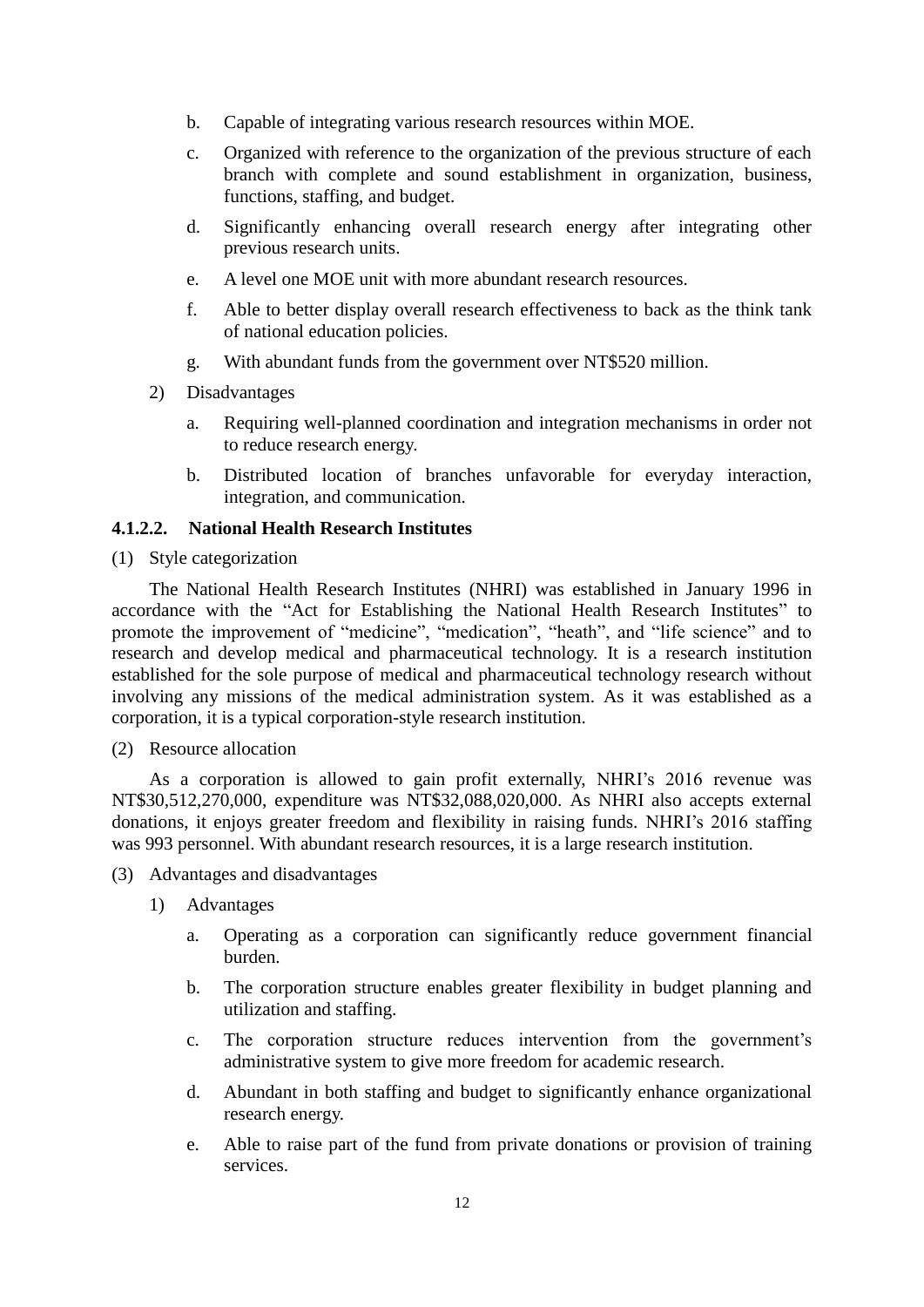- f. Allowed for gaining profit externally.
- 2) Disadvantages
	- a. Comparatively unable to implement research missions assigned by the administrative system.
	- b. Comparatively unable to balance academic freedom and practice.
	- c. Ineffective lead and command external administrative systems and private research resources.
	- d. Unable to effectively respond to the need with research outcomes.

## **4.1.2.3. Crime Prevention Research Center, Academy for the Judiciary, Ministry of Justice**

(1) Style categorization

The Crime Prevention Research Center (CPRC) was established on 1 July 2013 under the Academy for the Judiciary (AFJ), Ministry of Justice (MOJ). As a level two the MOJ unit, CPRC has heavy duties, including the think tank of national criminal policies, capturing the status of crime in society, planning long-term criminal policies, and ensuring national security and social peace. Therefore, CPRC is a "mission-based" research institution.

(2) Resource allocation

The center has no specific staffing, just with one chief, one executive officer, and one officer. In addition, none of them has statutory functions and duties, except for heavy research work. In terms of budget, the MOJ plans about NT\$1 million a year for the business development of CPRC and NT\$1.5 million for commission research, totaling NT\$2.5 million. Compared to the above two research institutions, the research resources of CPRC are significantly deprived.

- (3) Advantages and disadvantages
	- 1) Advantages
		- a. Both the staffing and budget are extremely low to significantly reduce government financial burden.
		- b. High research outputs when comparing its research resource scarcity with its actual performance.
	- 2) Disadvantages
		- a. Research resource (workforce and budget) scarcity.
		- b. Unable to effectively increase overall research energy.
		- c. Unqualified to be the think tank of government policies.
		- d. Unable to direct and integrate crime research resources and topics within the ministry and the country.
		- e. Unable to closely capture social order movements and effectively respond to the public needs.
		- f. Unable to timely and accurately respond to serious crime events in society.
		- g. Unable to direct and integrate domestic research resources and topics.
		- h. Unable to expand international academic exchange and cooperation.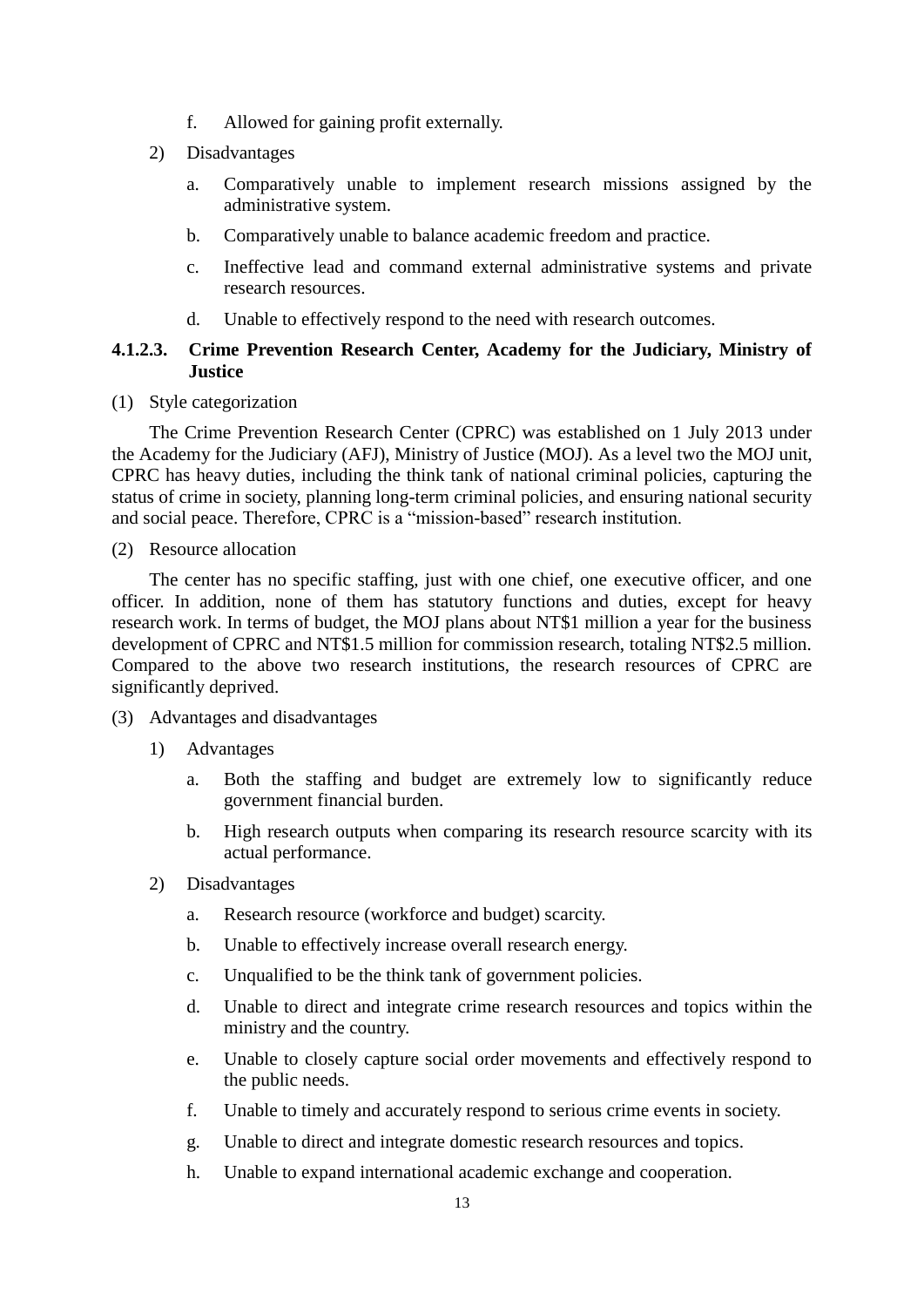### **4.2. Collection and Analysis of Primary Data**

To collect primary data, this researched held one "case in-depth interview" and one "FGD" with eight domestic experts and scholars familiar with the area and topic of this research. The "interview (FGD) topic simulated individually for the reference to form the core topic.

#### **4.2.1. Collecting and analyzing data gathered from the in-depth interview with experts**

#### **4.2.1.1 Interview outline**

Based on the research aim, to practically gather data concerning the experience in establishing and the promotion policy of crime prevention research institutions in foreign countries, it is necessary to draw up an interview outline to guide participants to the core of the topic and understand the complexity of background involved for participants to analyze and compare relevant topics and make appropriate recommendations. The interview was divided into five major topics and each with at least one item. This research thus designed nine items for the in-depth interview.

#### **4.2.1.2 Participants**

This research selected eight participants. With regard to the research team's familiarity with the research topic, the feasibility of data acquisition, and the suggestions of the client, participants are all domestic representative experts of crime prevention, and most of them hold a doctorate in criminology earned from respective countries and are qualified for sharing academic theories and practical experience. This research conducted the interview between April and July in 2016. Table 4-1 shows the list of participants.

| Code           | <b>Specialty of Participants</b>                                                                                                       | Attribute | <b>Interview Date</b> |
|----------------|----------------------------------------------------------------------------------------------------------------------------------------|-----------|-----------------------|
| T <sub>1</sub> | Criminology and criminal policy, police<br>administration, transnational crime, white collar and<br>economic crime                     | Scholar   | 22 Jun 2016           |
| T <sub>2</sub> | Criminal justice policy, crime prevention theory and<br>practice, private security guards                                              | Scholar   | 5 Jul 2016            |
| T <sub>3</sub> | Criminal policy, criminology, crime prevention,<br>criminal law, crime safety and security for women and<br>children, juvenile affairs | Scholar   | 22 Jun 2016           |
| <b>T4</b>      | Criminology, criminal psychology, juvenile crime,<br>prison studies, drug abuse and drug prevention                                    | Scholar   | 6 Jul 2016            |
| T <sub>5</sub> | Prison Act, Detention Act, Rehabilitative Disposition<br>Execution Act, Statute of Progressive Execution of<br>Penalty                 | Expert    | 28 Apr 2016           |
| T <sub>6</sub> | Probation system, community-based corrections,<br>criminal policy                                                                      | Expert    | 28 Apr 2016           |
| T <sub>7</sub> | Constitution, criminal code, the law of criminal<br>evidence, judicial ethics, judicial system comparison                              | Expert    | 20 Jul 2016           |
| T <sub>8</sub> | Juvenile crime, sociology of law, white collar crime                                                                                   | Scholar   | 2 Jul 2016            |

Table 4-1 *List of Experts Participating in the In-depth Interview*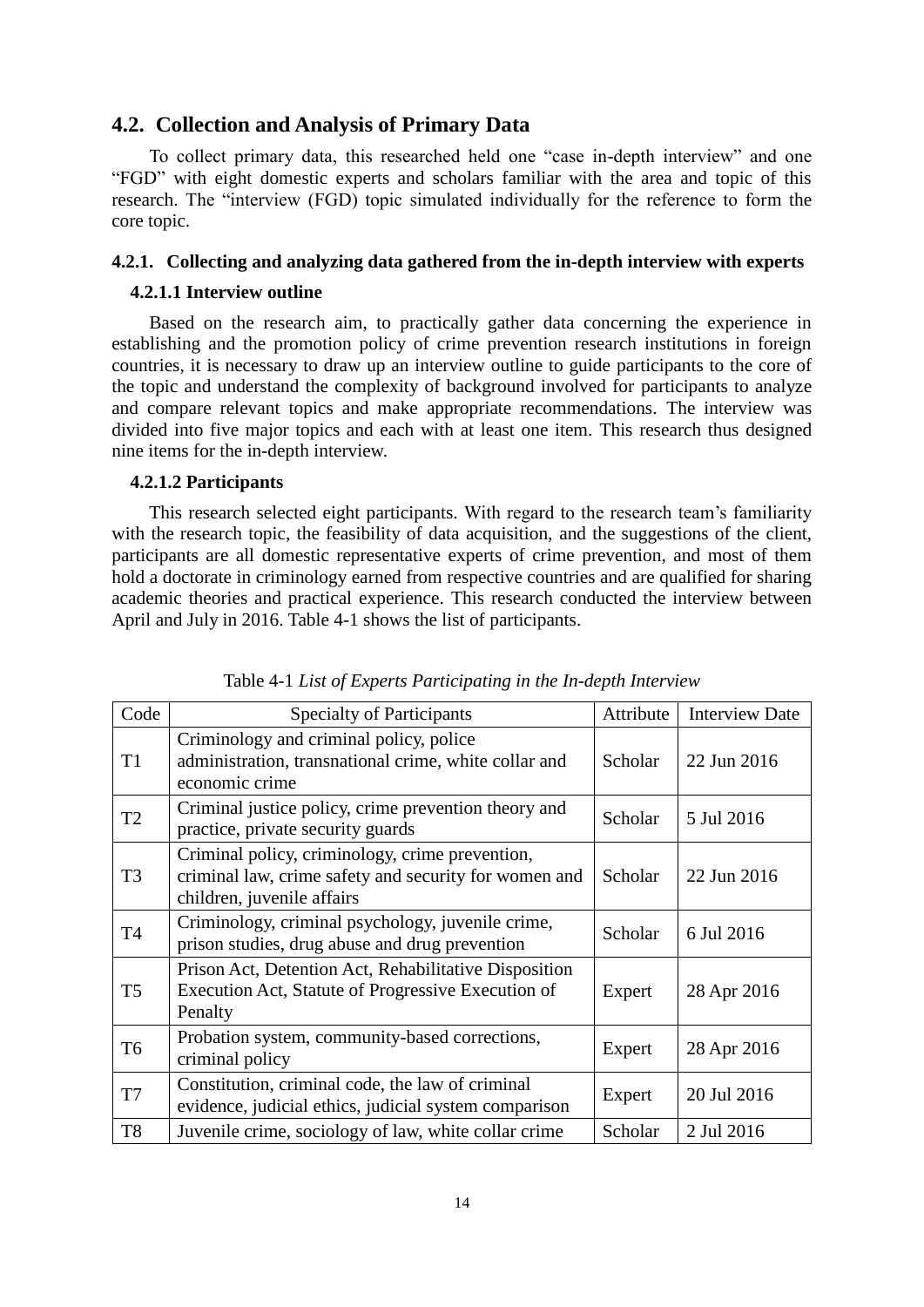## **4.2.1.3 Data analysis**

## **Item 1**

All participants of the interview (hereinafter called the "Participants") agreed to the claim of the "barrel hoop theory." However, they were inconclusive or even doubtful about the ability of CPRC to demonstrate the leader and integrator role in the future. After all, the content of the theory will not be achieved overnight and it is necessary to put "turning CPRC into a national research institution" in the first place. If CPRC is still a the MOJ unit or maintain its present status, it can only integrate the research resources within the MOJ and cannot turn the theory into reality, and the "barrel hoop theory" is merely a "vision" in the imagination.

## **Item 2**

- (1) Explicit achievements of CPRC since its establishment (from October 2013 to August 2016)
	- 1) Established and maintained one crime prevention research database (on-line)
	- 2) Printed six books on crime prevention research.
	- 3) Completed four commissioned research projects.
	- 4) Held 11 academic symposia.
	- 5) Held five research and development consultation meetings.
	- 6) Organized two outstanding master's thesis and doctoral dissertation selections.
	- 7) Attended at 22 expert workshops or radio interviews.
	- 8) Selected concurrent research fellows and made comments on serious crime in society 16 times.
	- 9) Assisted on reviewing crime prevention research papers or teaching materials six times.
	- 10) Published nine volumes of a quarterly journal on crime prevention research.
	- 11) Completed five auxiliary teaching materials on crime prevention and rule of law education.
- (2) Problems faced by CPRC
	- 1) Understaffing
	- 2) Lack of professional research talents.
	- 3) Serious research fund shortages.
	- 4) Very limited research energy.
	- 5) Incompliance with the nature of AFJ.
	- 6) Organizational level is too low.
	- 7) Inability of achieve the ten statutory missions of CPRC.
	- 8) Inability to play the barrel hoop (leader and integrator) role.

## **Item 3**

Despite the difference in the strength of necessity, all participants agreed to the need for a "crime prevention research institution" in Taiwan. The opinions of participants are as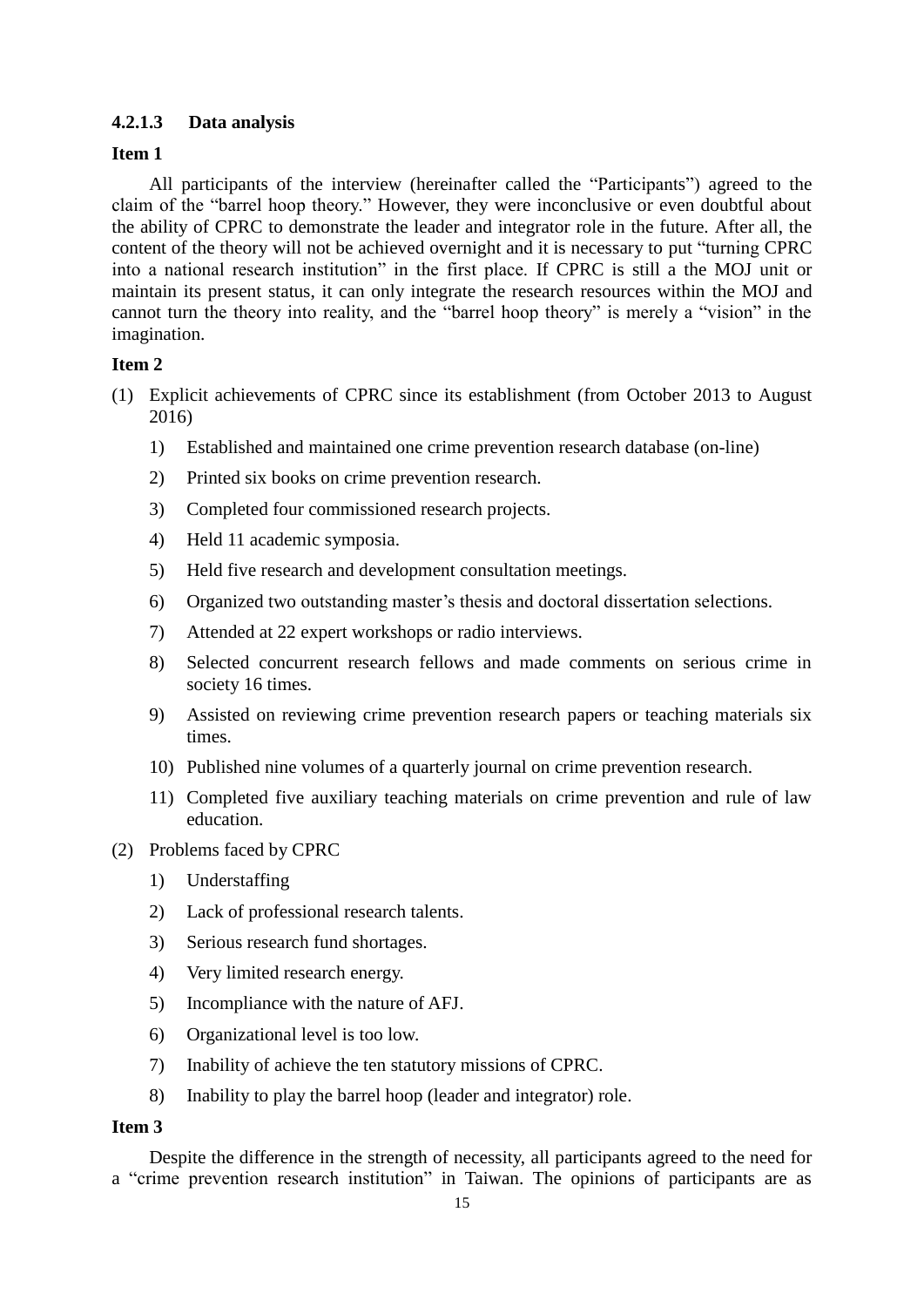follows:

- (1) Although Taiwan has a lower crime rate compared to advanced countries, people's perception is another question.
- (2) People have a deepening sense of crime victimization.
- (3) Collective fear of crime victimization arises in society due to the overemphasis of special serious crime by the media.
- (4) Increasing internationalization and complication of crime.
- (5) Long-time negligence of the need for crime prevention governance of the government.
- (6) The need for a focus and direction for future crime prevention research.
- (7) The need to enrich the substantial contents of criminal justice work in order to quickly respond to changes in social order and the environment.

## **Item 4**

Participants disagreed and expressed negative views that CPRC should be under AFJ for the following reasons:

- (1) It is against the aim of CPRC establishment.
- (2) Training and research are two different things.
- (3) The organizational level of CPRC is excessively downgraded.
- (4) Inability to integrate and apply research data.
- (5) Crime research requires "cross-ministerial" and "interdisciplinary" efforts.

#### **Item 5**

Except for one participant (T8), all other participants emphasized the need for a "national crime prevention research institution," despite the different in opinions concerning the name, organizational level, model, and scale of the institution for the following reasons:

- (1) Reasons of the pros
	- 1) The institution can act as the think tank of national policies.
	- 2) Nine crime issues are as important as other social issues.
	- 3) Lack of long-term surveillance over serious crime and crime victimization by the government.
	- 4) The scope of "cross-ministerial" and "interdisciplinary" cooperation to fight and prevent crime.
	- 5) The experience of establishment in other countries.
	- 6) The present organizational level of CPRC is too low.
- (2) Reasons of the cons
	- 1) Inability to maintain uniqueness.
	- 2) Bureaucracy and ageing of research fellows.
	- 3) Easy confusion with the statistics produced by the budget, accounting, and statistics authorities because academic research institutions are by nature similar to the budget, accounting, and statistics authorities.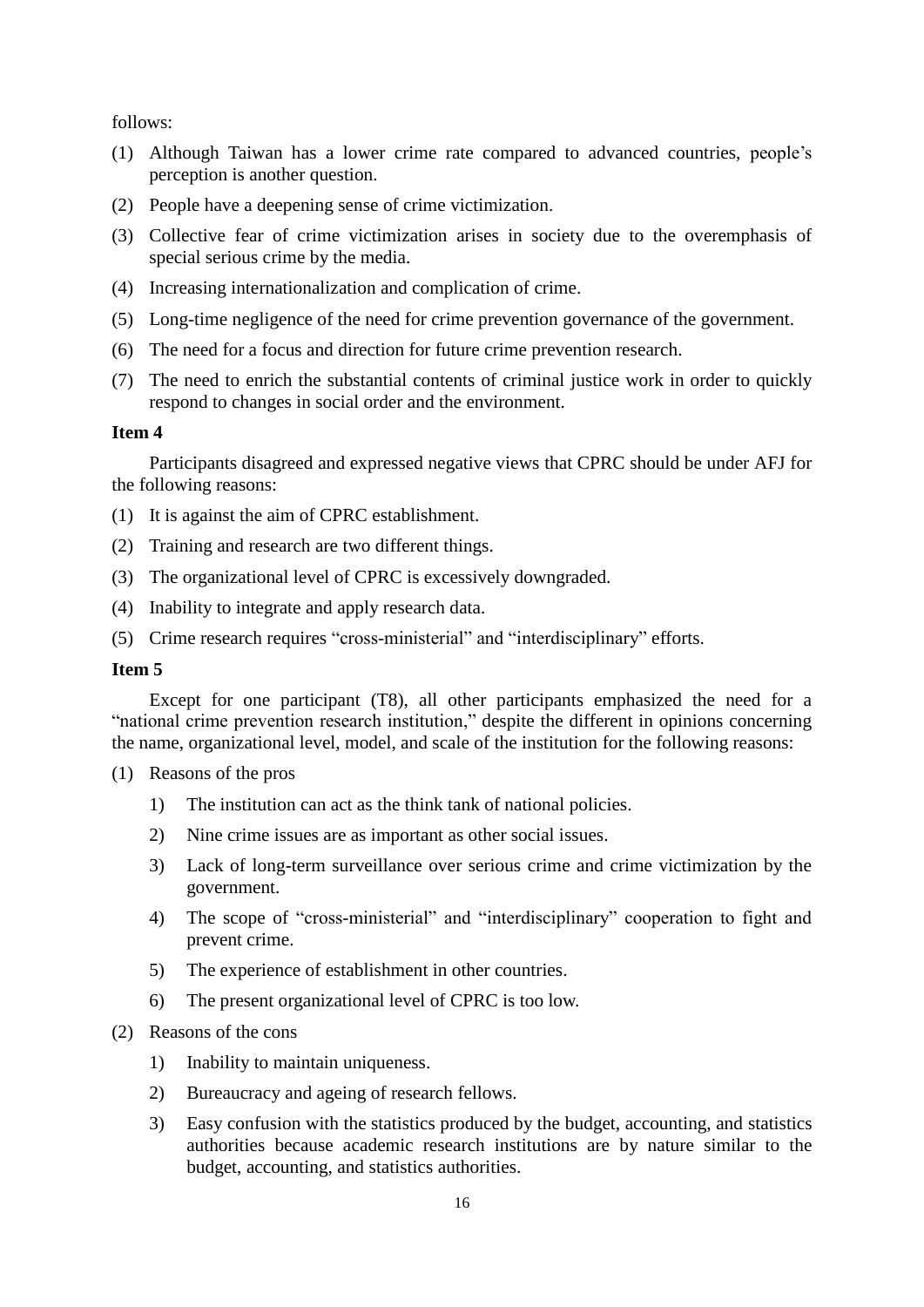## **Item 6**

Possible solutions for not establishing a national crime prevention institution proposed by participants are as follows:

- (1) Establishing a research "task force" as in Singapore.
- (2) Increasing research funds to outsource research projects.
- (3) Hiring short-term visting fellows to join the research as by NIJ.
- (4) Establishing a crime research institution in the form of a corporation.
- (5) Establishing a crime research institute in the Sinica Academia.
- (6) Offering research funds and data to private independent research institutions to maintain research independency, personnel flexibility, and the innovation of research skills and outcomes.
- (7) Establishing more graduate schools or research centers at higher education establishments and cultivate police administration and prison administration talents in the Central Police University to enable more exchange.

## **Item 7**

The required functions in the ideal of participants are as follows:

- (1) To collect and collate domestic crime research data to form a crime database.
- (2) To analyze overall crime trend to form a national think-tank.
- (3) To hold relevant academic symposia and direct and integrate domestic crime prevention research resources.
- (4) To support fieldwork with academic research and to obtain data from field work for academic research.
- (5) To expand and participate in international academic exchange and cooperation.
- (6) To survey and publish national crime white papers.
- (7) To promptly respond to current crime and criminal policy issues in the country.

## **Item 8**

Except for one participant (T8) (believing that similar national crime prevention institutions should not be established because researchers appointed by the government or holding a public servant status will have no research energy and achievement) disagreeing to the operational model of the future national crime research institution, the opinions of all other participants are as follows:

- (1) Two (T1 and T5) agreed to establish the institution in the form of a "corporation" for the following reasons:
	- 1) Saving government budget and expenditure: by establishing a foundation with government budget or by raising funds from the public (approx. NT\$2 billion) before operating the institution can earn interest from the fund every year (NT\$20 million to NT\$30 million). Then, the government can plan a budget of about NT\$10 million to NT\$20 million a year to run the institution. As a corporation, the institution can raise funds from society and accept government subsidization to make more flexible and effective use of the fund and budget.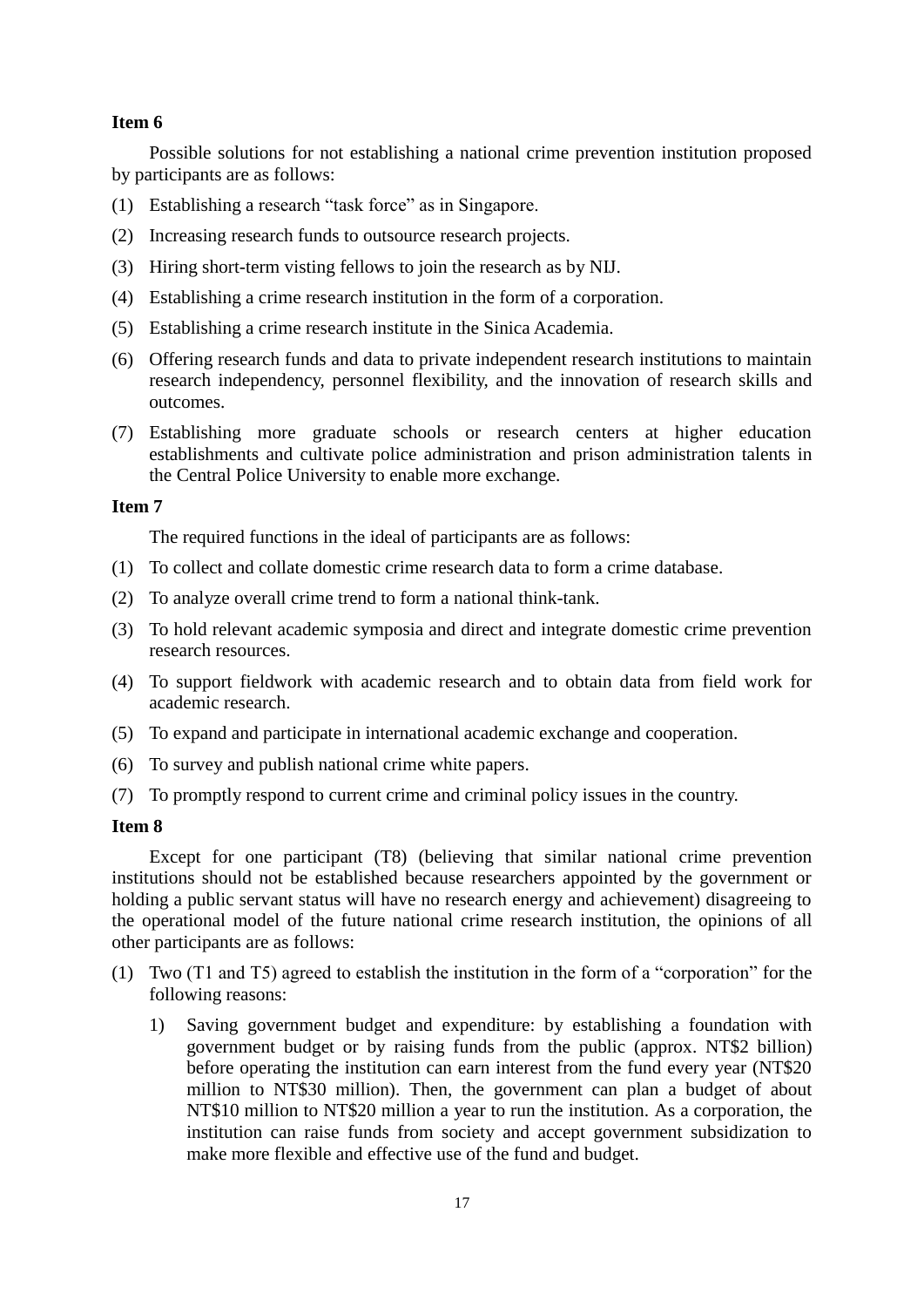- 2) A corporation structure enables more flexible personnel recruitment. Unlike the public service system which provides legal protection for employees and makes it difficult to dismiss unsuitable personnel.
- 3) A corporation structure also enables greater freedom for academic research as the limitations of administration and policies will not apply. This will give more flexibility and space for academic research.
- 4) A corporation structure enables more a flexible scope of business, such as organizing symposia, seminars, workshops, or publishing books and journals. All can increase the sources of income.
- (2) T2 believes that as the government fund is limited, the NIRI president needs to raise funds personally. The result of fundraising thus becomes the key or limit of survival of a corporation. Therefore, T2 remained natural in this issue and was not sure if a corporation structure works for the institution.
- (3) Only T6 agreed to establish a national crime prevention research institution in the form of an independently operated corporation under the supervision of a crime prevention research division established by the Executive Yuan.
- (4) T2 and T3 supported the establishment of a national crime prevention research institution in the manner of KIC and AIC, with a basic staff of 40-50 personnel. Although understaffing may occur at the beginning, by increasing budgets every year, the goal of a national crime prevention research institution will be achieved.
- (5) T4 suggested that the MOJ could establish a level one "crime prevention research institute" and recruit a staff of 40 research fellows in four years by two stages.
- (6) T5 recommended the Executive Yuan could establish a cross-ministerial research organization resembling the organization of the office of drugs and crime and directly coordinate relevant departments, such as the Ministry of Health and Welfare and the MOJ, to provide required research resources. This organization can be set at a national level.
- (7) T7 proposed that this institution could be run in a dual-track model in the future: by the public and private sectors at the same time. As it is rather difficult for the academia to direct the institution for the moment, a collaborative model by the government and the academia seems to fit Taiwan's current situation. It is not definite in actual operation but rather a matter of direction. Such as the case of AIC, if the public sector has more resources, it is better for the execution department to take charge of everything. Conversely, if adequate resources are available from the private sector, the government can leave it to the private sector.
- (8) Establishing a research "task force" as in Singapore.

Besides agreeing to the "corporation" model, T5 suggested the "task force" model. The Executive Yuan can integrate the research resources of similar tier one departments to form a task force and assign a political appointee to chair the institution concurrently, with members recruited from dedicated research fellows of relevant tier one departments based on the needs of individual projects to implement important national research projects.

#### **Item 9**

(1) Short-term goals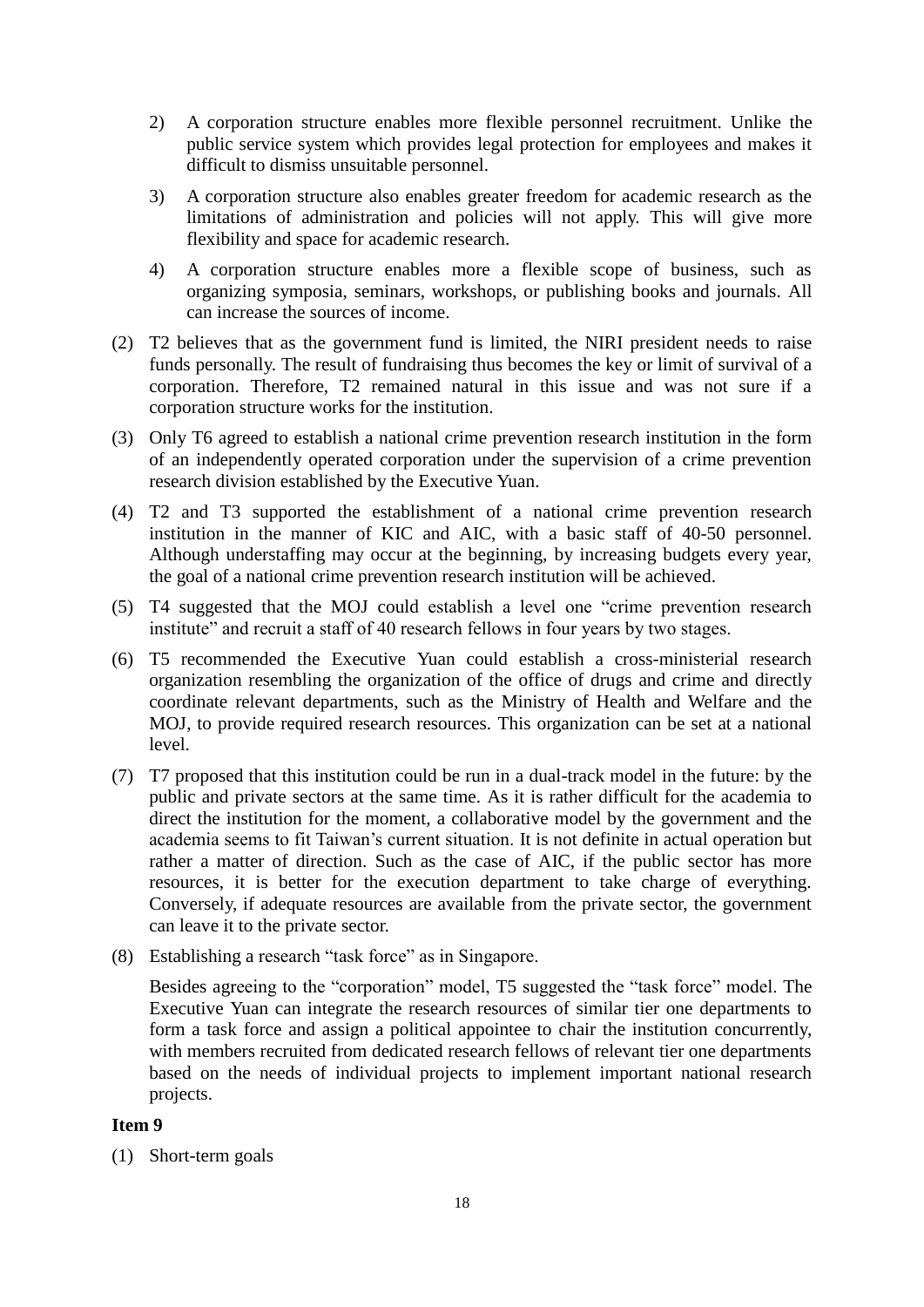- 1) To increase research funds.
- 2) To increase the number of research fellows.
- 3) To increase hardware and software equipment required by research.
- 4) To hire short-term visting fellows to join the research as by NIJ.
- 5) To raise the level of the CPRC to a level one the MOJ organization (some put this in the medium-term goals).
- (2) Medium-term goals
	- 1) To strive for budgets to increase the number of professional research fellows.
	- 2) To raise the level of the CPRC to a level one the MOJ organization.
	- 3) To transform CPRC into a "corporate" research institution.
	- 4) To improve the drug meeting function of the Executive Yuan and the MOJ to turn it into an interdisciplinary dedicated research institution.
	- 5) To establish a cross-ministerial research office under the Executive Yuan.
	- 6) To establish a crime research institute in the Sinica Academia (some put it in the long-term goals).
	- 7) To establish a national crime research database.
	- 8) To form a professional research team.
- (3) Long-term goals
	- 1) To establish an independent national organization through either "national direction" or "corporation direction."
	- 2) To establish a "corporate" research institution with government funds.
	- 3) To establish an independent national research organization at least under the Executive Yuan.
	- 4) To strive for the establishment of a crime research institute in the Sinica Academia.
	- 5) To establish a national crime research database.
	- 6) To play the role of the think tank of national crime prevention policies.
	- 7) To establish a national crime prevention research database.
	- 8) To make reference to the experience of foreign countries in determining the functions and duties, business, units, and personnel and through discussions.
	- 9) The educational department should increase relevant disciplines at colleges and universities to cultivate talents in crime analysis, police administration, prison administration, and judiciary in order to strengthen higher education for protection and rehabilitation.

## **4.2.2 Collecting and analyzing data gathered from the focus group discussion with experts**

## **4.2.2.1 Drawing up discussion outline**

The topics discussed at the focus group discussion (FGD) with experts were planned and designed with reference to the background and aim of research. The four FGD items included: "survey of the necessity of establishing a national crime prevention research institution", "the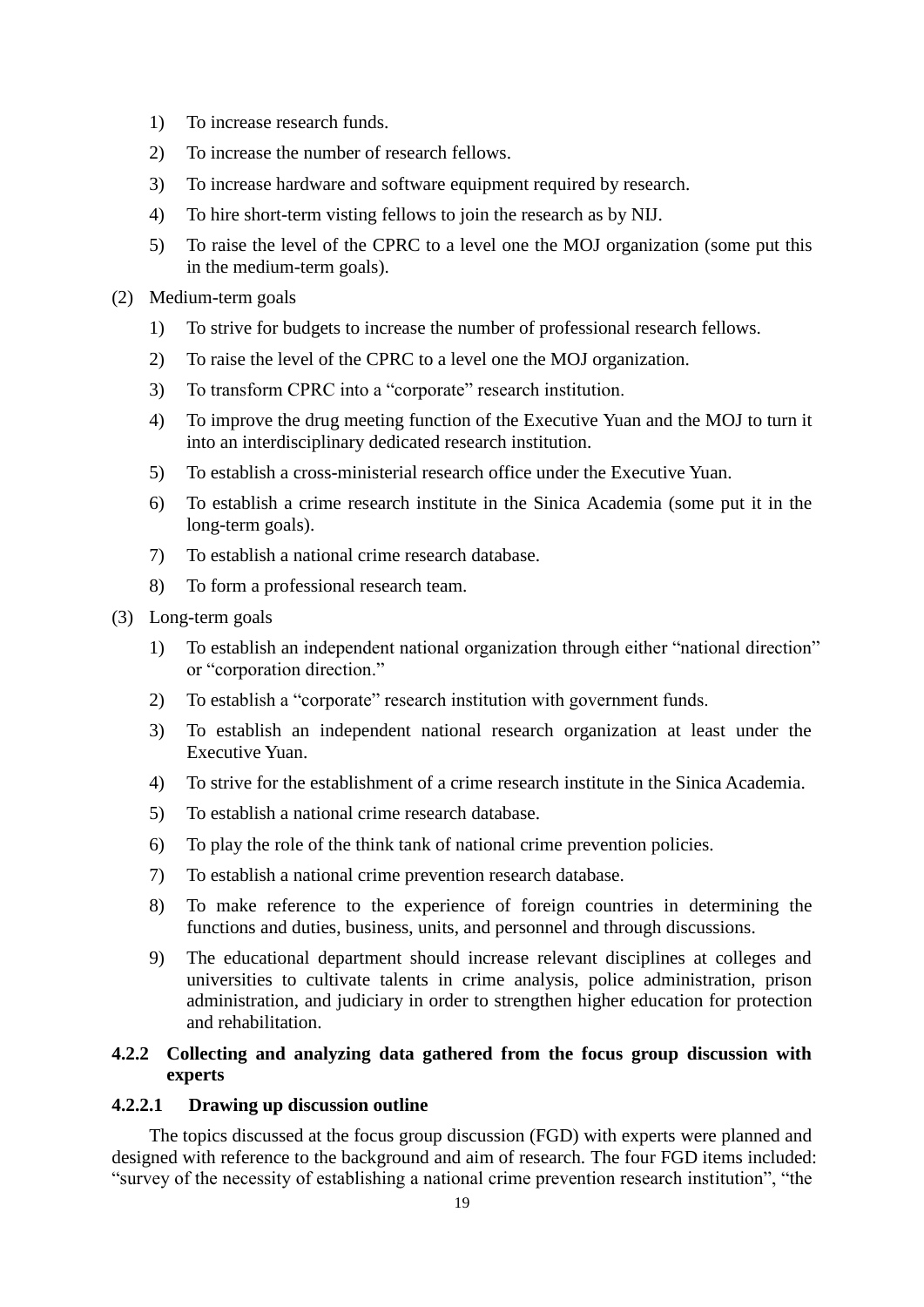appropriate operational model for this institution", "promotional strategies and action agenda for different stages", and "straightforward and effective ways for overcoming current limitations".

#### **4.2.2.2 Determination of participants**

The FGD was held on August 17, 2016. Based on the understanding and grasp core research topics including the current status and needs of crime research, the status of crime prevention research worldwide, and the experience in crime prevention research in Taiwan, this research invited eight experts studied related fields, such as criminology, criminal policy, and law, from the countries of the referenced foreign research institutions of this research and representative research fellows of domestic national research institutions and public policies. Table 4-2 shows the list of experts participated in the FGD. All participants hold a doctorate.

| Table 4-2 List of FGD Experts |  |  |  |
|-------------------------------|--|--|--|
|-------------------------------|--|--|--|

| Code           | <b>Specialty of Participants</b>                                                                                                                                  |
|----------------|-------------------------------------------------------------------------------------------------------------------------------------------------------------------|
| A1             | Criminal procedure law, juvenile delinquency law, criminal behavior research<br>(organized crime and victimology), comparative method and empirical legal studies |
| A2             | Criminal substantive law, criminal procedure law, economic criminal law, criminal<br>sanction                                                                     |
| A3             | Criminology, restorative justice, juvenile crime, restorative justice and criminal<br>justice                                                                     |
| A4             | Curriculum theory, curriculum design and development, core literacy, health and<br>physical education courses and teaching.                                       |
| A <sub>5</sub> | International relations, comparative politics, political economy of development                                                                                   |
| A <sub>6</sub> | Prison Act, Detention Act, Rehabilitative Disposition Execution Act, Statute of<br>Progressive Execution of Penalty                                               |
| A7             | Probation system, community-based corrections, criminal policy                                                                                                    |
| A8             | Criminology, criminal psychology, juvenile crime, prison studies, drug abuse and<br>drug prevention                                                               |

## **4.2.2.3 Analysis of FGD data**

#### **Topic 1**

All participants agreed that the research energy of CPRC is inadequate as the crime situation at home and abroad grows increasingly complicated and thus supported the establishment of a national crime research institution. However, due to government financial difficulty, organizational reduction, and the support uncertainty of senior government officials, the progression of establishment will be tough and difficult. Therefore, the choice of methods and strategies for establishment will be exceptionally important. How to minimize resistance and maximize assistance to double achievements with half effort requires correct strategy uses.

## **Topic 2**

In terms of the future operational mode of the institution, most participants consider that "mission-based" should be the "short- and medium-term" focus. After staffing expansion, fund increase, and upgrade to a level one the MOJ organization, the institution can be developed into a "national" and "corporate" institution for the long run.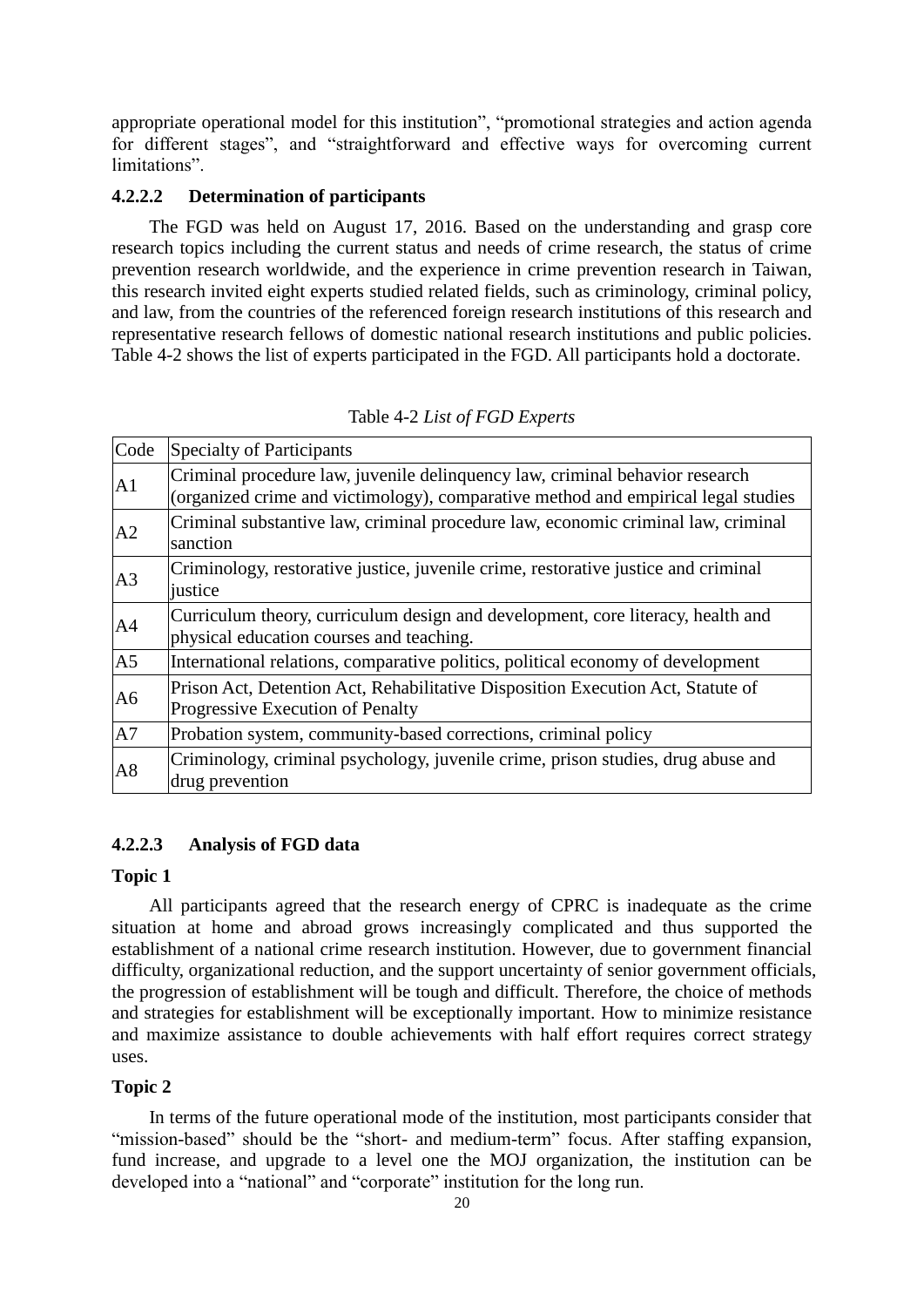- (1) National research institutions
	- 1) Advantages
		- a. A national crime research organization brings vital influence to the overall criminal policy to direct national crime and criminal policies and even cross-ministerial research in order to the demonstrate the "barrel hoop theory" (leadership and direction) benefits in academic research within the government system.
		- b. Government-directed research has a strong sense of mission and sense of purpose to meet overall government policies in a better way.
		- c. Referring to the experience of other national crime research institutions, such as KIC and AIC, as all these national crime research institutions is entitled with the country's name, Taiwan's crime research institution can be named Taiwan Institute of Criminology (TIC) to mark out Taiwan's political subjectivity and identity.
		- d. With richer research resources, national crime research institutions can inject a large amount of research resources to study special and serious crimes in society to produce immediate achievements in order to timely eliminate the collective anxiety in society caused by series crimes.
	- 2) Disadvantages
		- a. As a government department responsible for criminal justice, although the MOJ attempts to convince the Executive Yuan to establish a cross-ministerial research institution, there are difficulties in implementation. If this research institution cannot be raised to a national level and remains the MOJ unit, it will be unable to play the role and demonstrate the functions to direct and lead crime research.
		- b. Government policies will limit the content and scope of research to reduce the freedom and flexibility off research.
- (2) Mission-based research institutions
	- 1) Advantages
		- a. Instead of stacking research outputs as literature in the database to waste valuable research resources, a mission-based research institution can effectively combine research with practice to produce practical research outcomes.
		- b. Practicality is one of the basic missions of crime research institutions in order to capture and predict crime development trends. As crime internationalizes, crime research should strengthen international and regional judicial, intelligence, and academic exchange and cooperation.
		- c. In consideration of the convenient access to government research data, if research institutions can construct the same data system with criminal justice and investigation, prosecution, and trial, data collection and acquisition will become relatively easier.
	- 2) Disadvantages

If the research institution is under the MOJ, it will not be able to effectively integrate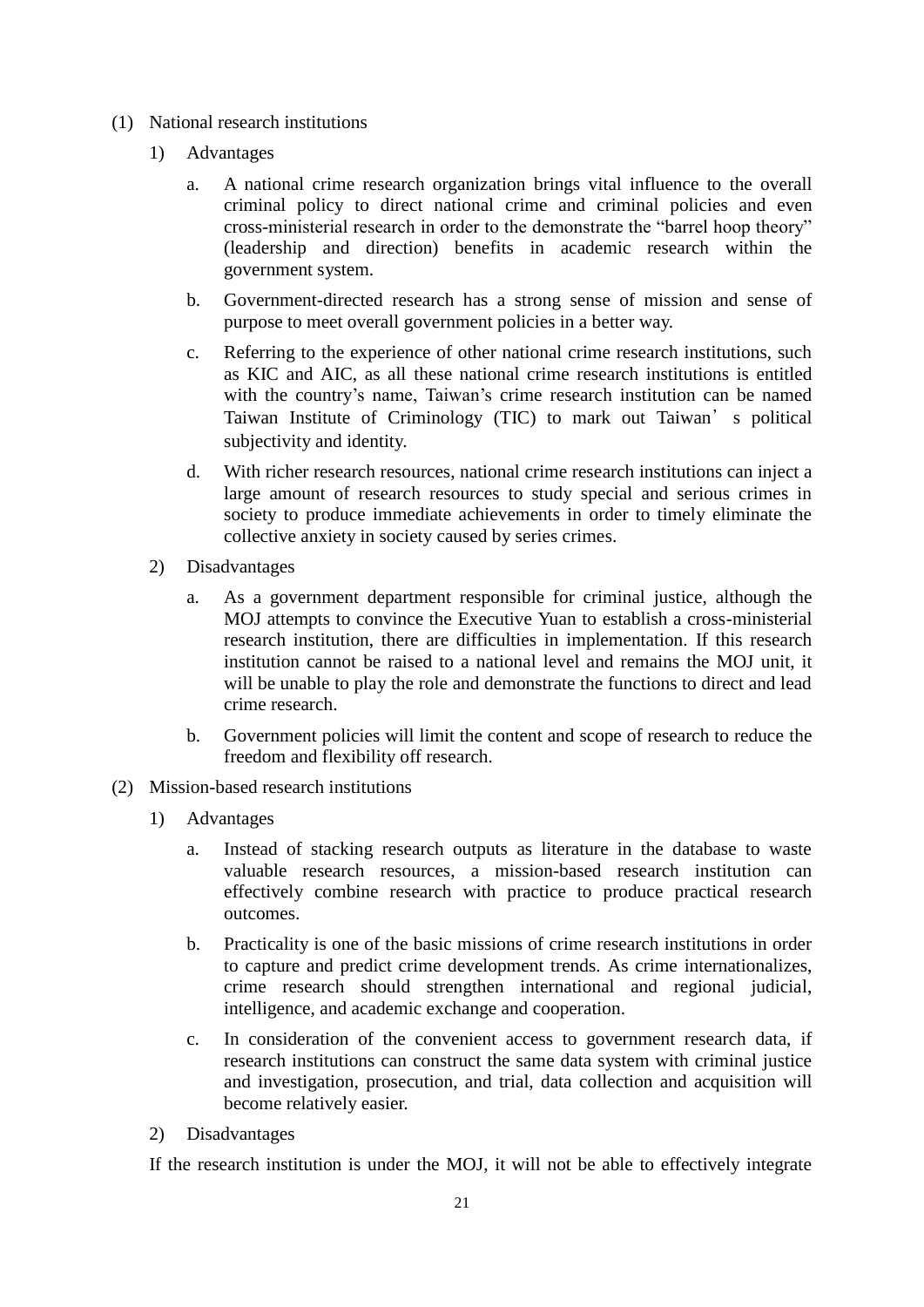research resources of different government departments and realize cross-ministerial cooperation. As a result, each department will act at its free own will and become bureaucratic to make research resources sharing impossible.

- (3) Research-focus research institutions
	- 1) Advantages

As research missions can maintain freedom of academic research and specific government research missions, research-focus research institutions can maintain reasonable allocation of research resources and will receive less manipulation from the policy of competent authorities for give broader space and more freedom to academic research.

- 2) Disadvantages
- a. Basically, the Ministry of Science and Technology (MOST) will be less likely to agree to the establishment of the "crime prevention research center" because both units will be level one Executive Yuan units. In addition, as the proposal must be approved by the Executive Yuan, of which the possibility is very low. If the "crime prevention research center" is established under MOST, it will only be a "task force" without adequate leadership and functions.
- b. A research-focus research institution emphasizes independency for more freedom of research and less intervention of government policies. Therefore, when a serious social order event occurs, such as the 2014 Taipei Metro attack, the government will be unable to directly request a research-focus research institution to give a research report in a short time in order to respond to the public demand for social peace as early as possible.
- (4) Corporate research institutions
	- 1) Advantages

As Taiwan's international situation is getting increasingly difficult, a corporate research institution can participate in international academic exchange and cooperation in a private status to avoid unnecessary sensitive political issues.

2) Disadvantages

Corporate research institutions mostly require government funding but without government supervision and direction. When they cannot implement government research policies and government has a financial problem, it will be difficult for the government to support a corporate research institution that will increase the policy risk.

## **Topic 3**

- (1) Suggested short-term practice
	- 1) Internal seconding.
	- 2) Internal integration or merger.
	- 3) Increase funds and budgets.
	- 4) Increase staffing.
	- 5) Reach a consensus internally and implement active persuasion externally.
	- 6) Promote "organizational legislation" basic work.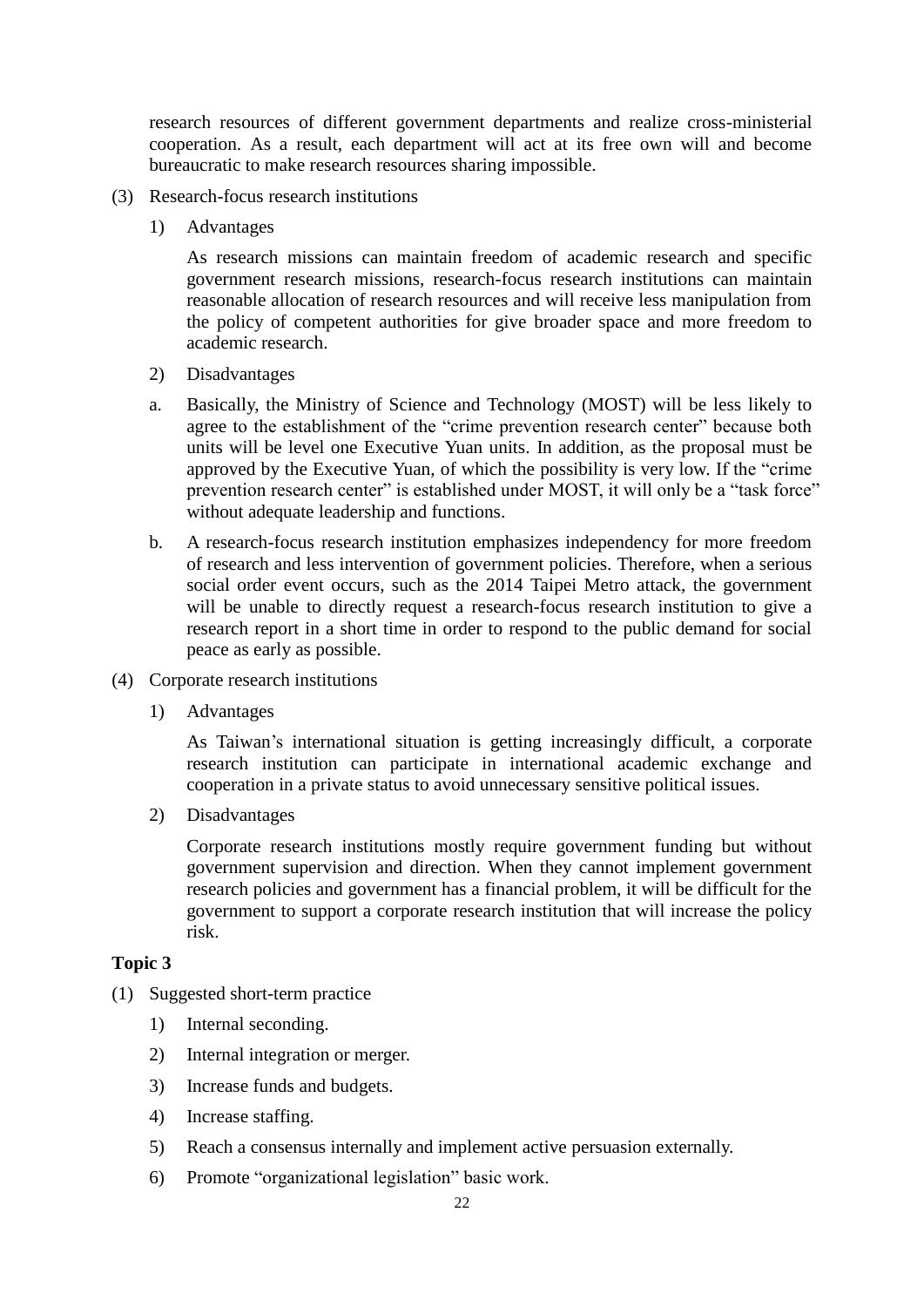- 7) Raise organizational level.
- (2) Suggested medium-term practice
	- 1) Uphold the strategy of "multiple participation and public and private together" to progressively raise the level and expand the functions of the research institution; structure Taiwan's crime research academic network platform, as long as there are adequate research resources, the network platform can be expanded to gradually lead domestic crime research.
	- 2) To lead crime research in Taiwan, it is possible to model the network platform of the "Department of Gender Equality" or expand the meeting function at the Executive Yuan to form a research organization in the meeting in order to build a complete internal platform.
- (3) Suggested long-term practice
	- 1) Form a domestic academic research development platform by gradually combining with external resources, such as schools and private search organizations, from a research organization within the government system.
	- 2) Extend domestic crime research to the international academic stage by participating in regional and then international crime prevention organizations and forums.

#### **Topic 4**

- (1) Current difficulties in development of crime prevent research organizations in Taiwan
	- 1) Inability to expand staffing due to the limitation of the government's organizational re-engineering and total staff control policies.
	- 2) Inability to convince the "Directorate-General of Personnel Administration" and "Directorate General of Budget, Accounting and Statistics."
	- 3) Unclear attitude of senior officials with jurisdiction over this policy.
- (2) Practices to overcome difficulties
	- 1) Use of appropriate methods and connections to convince direct supervising officers, such as the justice minister, premier, and even legislators and the president to mark out the issue and emphasize the vision. For example, the Taichung City Government made some visionary and influential visions such as "turning Chenggongling into Taiwan's capitol hill" or "Legislative Yuan to the south." With the recognition of the person-in-charge and the agreement of ministers, when the head personally gives the order, this top-down arrangement can achieve the reform of crime research organization without extra efforts and even double the achievements with half effort. By that time, short-, medium-, and long-term planning can be adjusted accordingly and can even be accomplished overnight. However, the determination and perseverance of the promoter are the key to success. That is to say, faith can move mountains.
	- 2) In terms of the organization and strategy of "public administration," the MOJ should keep sequential and trace consistency in mind and follow all rules and procedures in the "organizational upgrade" process in order not to lose the focus and become disorganized. In terms of politics, it is necessary for the MOJ to first clarify what the "basic demands" are. the MOJ must clearly define the purposes and demands of organizational upgrade: To deal with the rapid change of public security or meet with the government's quick response? To address the public's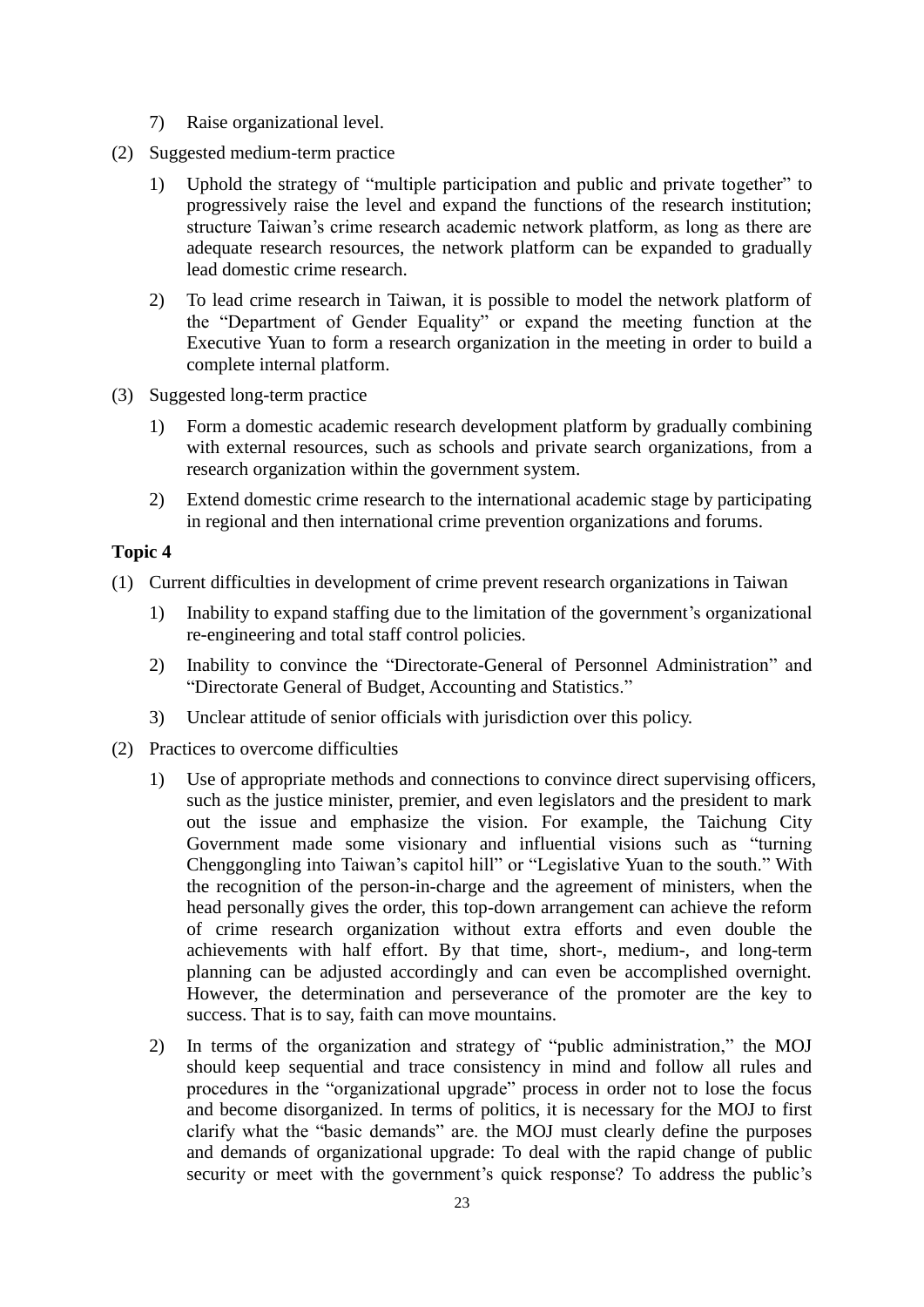desperate needs out of the deteriorating social order? All these require the support of empirical studies in order to make "the need for reformation" strongly persuasive. After finding support for the "demand," the MOJ should find the key decision-maker to support the reform by convincing him/her with all kinds of resources, either within or outside of the system. For example, the MOJ can maximize the support power through political competition, such as holding public hearings through scholars and legislators, making official visits, or arranging media coverage, to minimize the boycott power, both tangible and intangible. What are the ultimate goals? How many stages are needed? What resources are required in each stage? How many resources will be spent? Everything has to be well estimated. After achieving the goals of each stage, the MOJ should not forget to review if the "functionality" of overall organizational operation has been optimized after the upgrade and if crime problems are improved. Policy implementation is a political process and should pay attention to the following aspects: the MOJ should reach an explicit consensus in advance through internal coordination before convincing the Executive Yuan. When discussing with the Directorate-General of Personnel Administration, MJO should clearly state its standing and the cause, need, and purpose of reform and extend them to the Legislative Yuan to convince members of the Juridical Committee in order to put everything in position.

- 3) The nature of "organizational re-engineering" is a "political process" and "political competition." Besides horizontal persuasion taking the initiative from the ministry to the Executive Yuan, horizontal persuasion at the "Legislative Yuan" is the key. As both execution and legislation are in the hands of the same political party, this complies with the collaborative government in political science and will thus reduce the controversy of this "organizational upgrade" bill. By convincing the "Legislative Yuan" and organizing public hearings, the MOJ can push the Executive Yuan and can continuously create public opinions through academic discussions and the media to send a strong message to the authority in order to create pressure favoring policy making.
- 4) "Internal seconding" is the most straightforward and most effective way without increasing personnel and budget. Internal seconding can immediately increase research energy to make more time to progressively increase the vacancy for assistant research fellows. By that time, everything is ready for the organizational upgrade.
- 5) At present, CPRC is in an unfavorable condition in both personnel and fund terms. Therefore, the MOJ should apply a "power leveraging" strategy and establish a "multiple participation and public and private together model" to expand and link resources "within" and "outside of" the system and continuously cultivate research energy and niche by means of "internal seconding", "hiring honorary research fellows", "research outsourcing", and "collaborative research".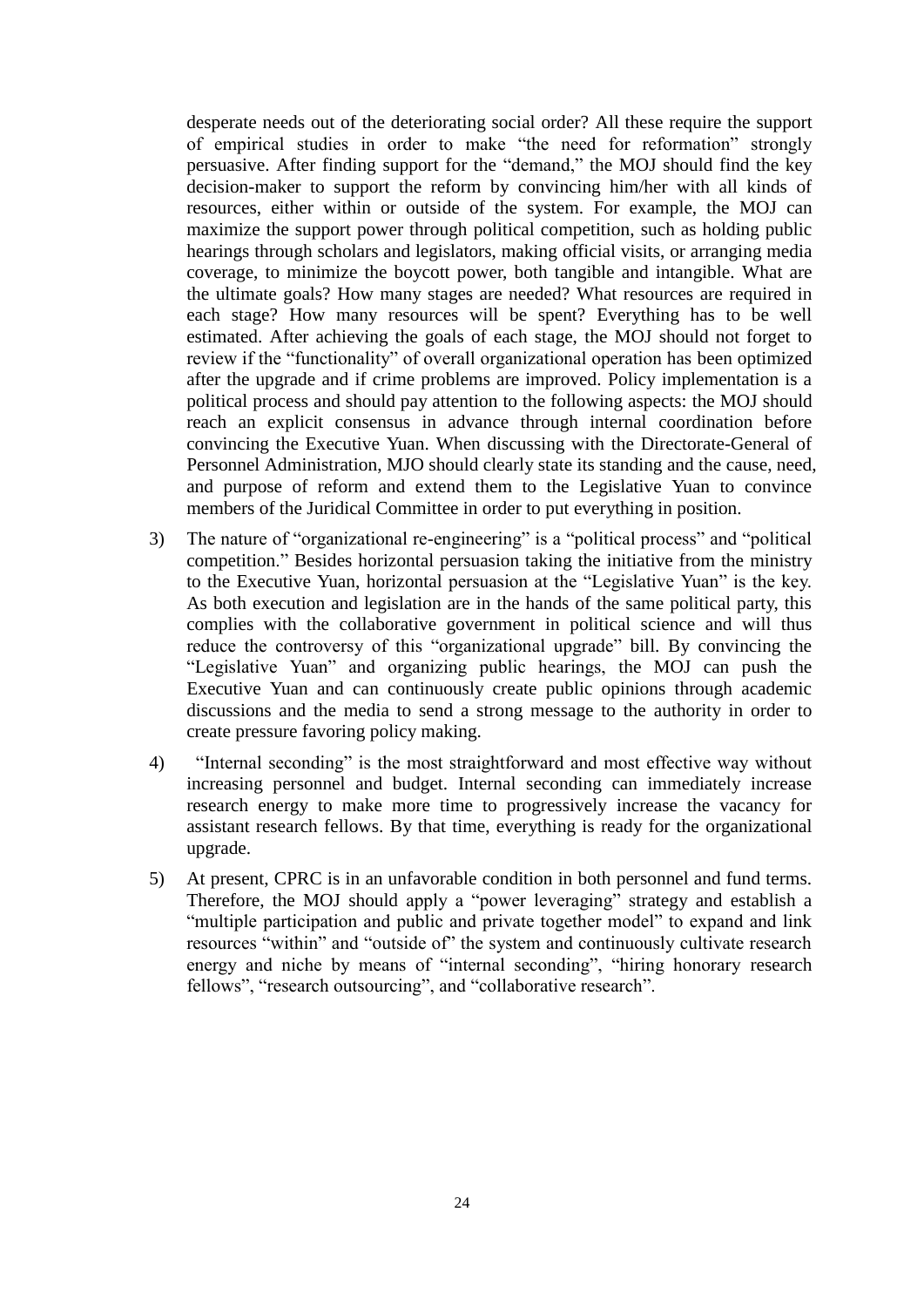## **5. Conclusions and Recommendations**

## **5.1. Conclusions**

- (1) Taiwan has comprehensive resources for crime prevention research, and individual development of specialty and interest of research has all contributed to Taiwan's crime prevention work. However, as research organizations distribute in different government organizations, schools, and private groups or research institutions, this lacks an integral and integrated setting to favor the development of long-term crime prevention strategies. As a result, national research resources are decentralized, disorganized, and repeated. Apart from causing unwanted and unnecessary waste of valuable research resources, such a way of practice is unable to demonstrate the benefit of overall, systematic, and long-term policy planning. Hence, from the national point of view and to demonstrate the leadership and integration of research resources in relevant areas as mentioned in the "barrel hoop theory", a national crime prevention research institution can allocate and integrate resources for crime prevention research, consolidate and present topics relating to crime prevention research, instruct and discuss crime prevention research, and support the practice and policy of crime prevention research. More important, this national crime prevention research institution can become a think tank for handling crime issues and criminal policy. Therefore, it is hoped that competent authorities can facilitate the establishment of this national crime prevention research institution as soon as possible in the future.
- (2) CPRC is a level two the MOJ unit deprived of research resources such as workforce, funds, equipment, and offices. However, it is assuming the important mission assigned by the country. By contrast, when looking at the research institutions set up by the education and public health authorities, they are equipped with abundant resources. This shows that the government "emphasizes education (healthcare) and overlooks public security" in resource allocation. It is hoped that the government can consider crime governance more seriously to ensure the normal and sustainable development of crime prevention research in Taiwan.
- (3) After consolidating the data concerning the establishment and development experience of the "crime prevention research institution" in six foreign countries, this researched concluded three types of institutions: "national institutions," "mission-based intuitions," and "mission-focus institutions." The basic model and development characteristics of these institutions vary due to the difference in national conditions of each country. Therefore, it is impossible to rate them in an absolute point of view and to determine which one of them should Taiwan models when establishing our own crime prevention research institution. This research only listed the advantages and disadvantages of each type of crime prevention research institutions and the characteristics of these referenced crime prevention research institutions for the "style and model" reference of Taiwan's establishing our own crime prevention research institution in the future.
- (4) This research also introduced two research institutions specialized in "healthcare" and "education" research and compared their structural, model, and resource allocation differences with CPRC. This research found that the National Health Research Institutes established by MOHW has a unique operational model to increase the fourth type "corporation" to the type of research institution. This research also found that the research institution of either the MOHW or MOE has far more research resources, such as workforce and funds, than that of CPRC. The disparity in resource allocation suggests that the government has long overlooked the need for crime prevention research that can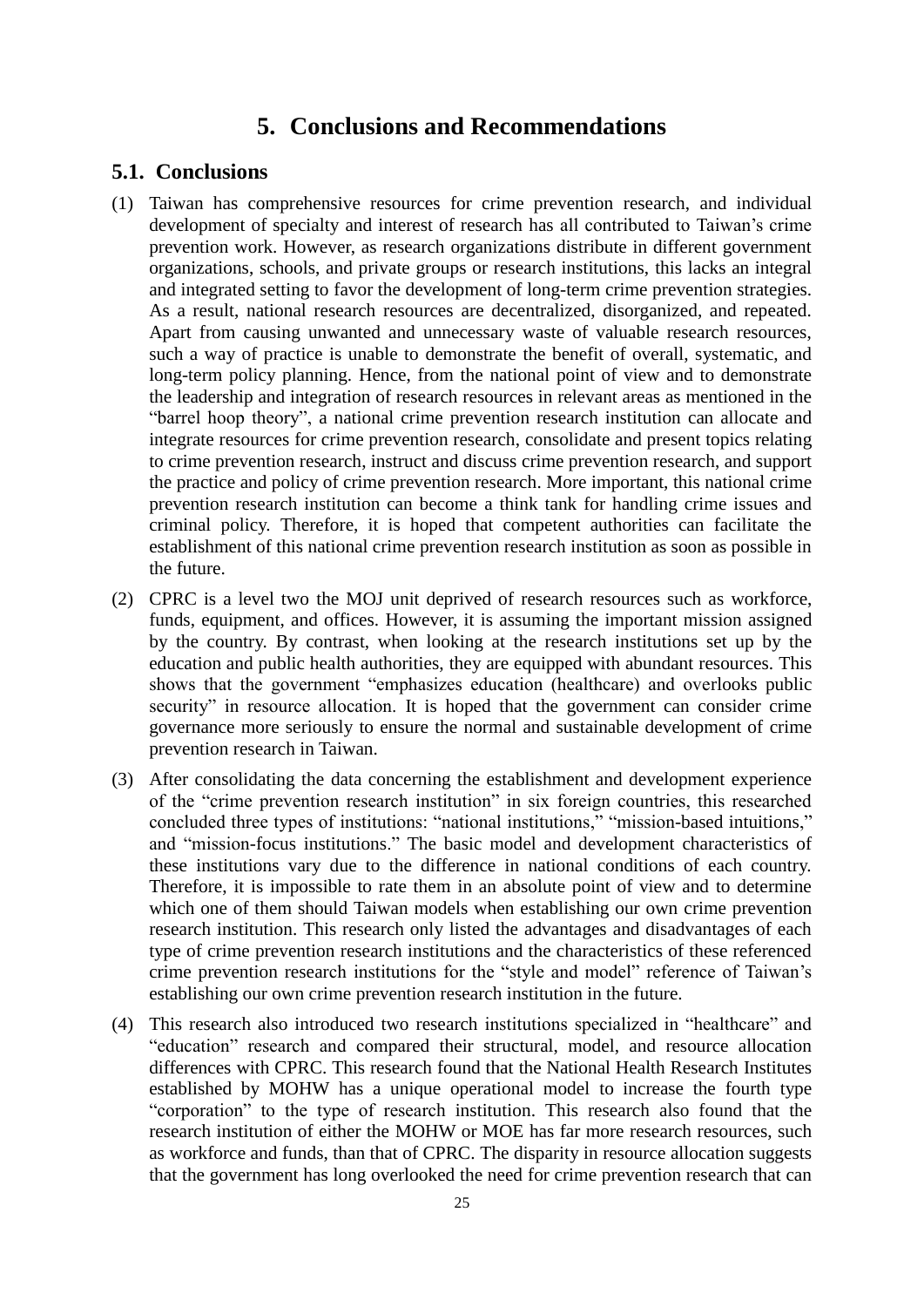keep the country safe. This research thus urges the authorities to face the disparity of resource allocation in the current policies and further hopes that our findings can draw the government's attention to the importance of the research topic and thereby to establish Taiwan's won national crime prevention research institution as early as possible.

## **5.2. Recommendations**

- (1) When promoting the "organizational upgrade" project in this research, it is necessary to realize the harshness of the subjective and objective conditions in reality. Subjectively, it is necessary to obtain the support and approval of superior officers with decision power, including the justice minister, premier, and even the Legislative Yuan and President Ying-wen Tsai. Before the subjective condition matures, promoting this policy is like breaking ice, and it is difficult to make substantial progress in a short time. In addition, further assessments show that the objective condition is even harsher because of the limitation from the government's organizational re-engineering and total staffing control policies. Currently, while the personnel budget of all ministries has been frozen, to convince the "Directorate-General of Personnel Administration" and "Directorate General of Budget, Accounting and Statistics" to increase personnel budgets is like milking the bull. Therefore, it is exceptionally important to use appropriate methods and strategies in order to improve the current situation in a short time.
- (2) If it is impossible to upgrade the organizational level of CRPC in a short time, the use of appropriate strategies can partially improve existing difficulty to enrich research resources for CRPC in a short time. This research thus collated the important recommendations of experts and scholars as follows:
	- 1) Clear action agenda and procedures

From the viewpoint of "public administration," to promote the "organizational re-engineering" of CPRC is a "political process" and a "political competition." In the absence of a core thought, trace, and determination, the promotion process will be inadvertent and chaotic. Therefore, it is necessary to first establish the action agenda to specify the "basic demands," understand to target of service: "citizen" needs or "government" demands, and the intensity of demand. The description of the "basic demands" must be clear and true. After proposing the "demand," it is necessary to specify the direction of change, find the key decision-makers supporting different stages of the reform. After locating the "key decision-makers," persuasion with appropriate resources should start. In practice, it is necessary to carefully calculate key decision-makers at different stages and select appropriate persuaders and mobilize adequate persuasion resources, ether within or outside of the system, such as staff members, scholars, legislators, and the media. Through visits, public hearings, publications, and new media, maximize the support power and minimize the boycott power in the political competition. Lastly, assess if the expected goals are achieved. After the goals of each stage are achieved, review if the "functionality" of organizational operation is optimized accordingly and crime issues in society are improved after the upgrade. This is the basic social responsibility of the government sector.

2) Strategies or writing a convincing description of "basic demands"

This research is the most influential description of the need for an "organizational upgrade and re-engineering." Therefore, apart from cohering with the research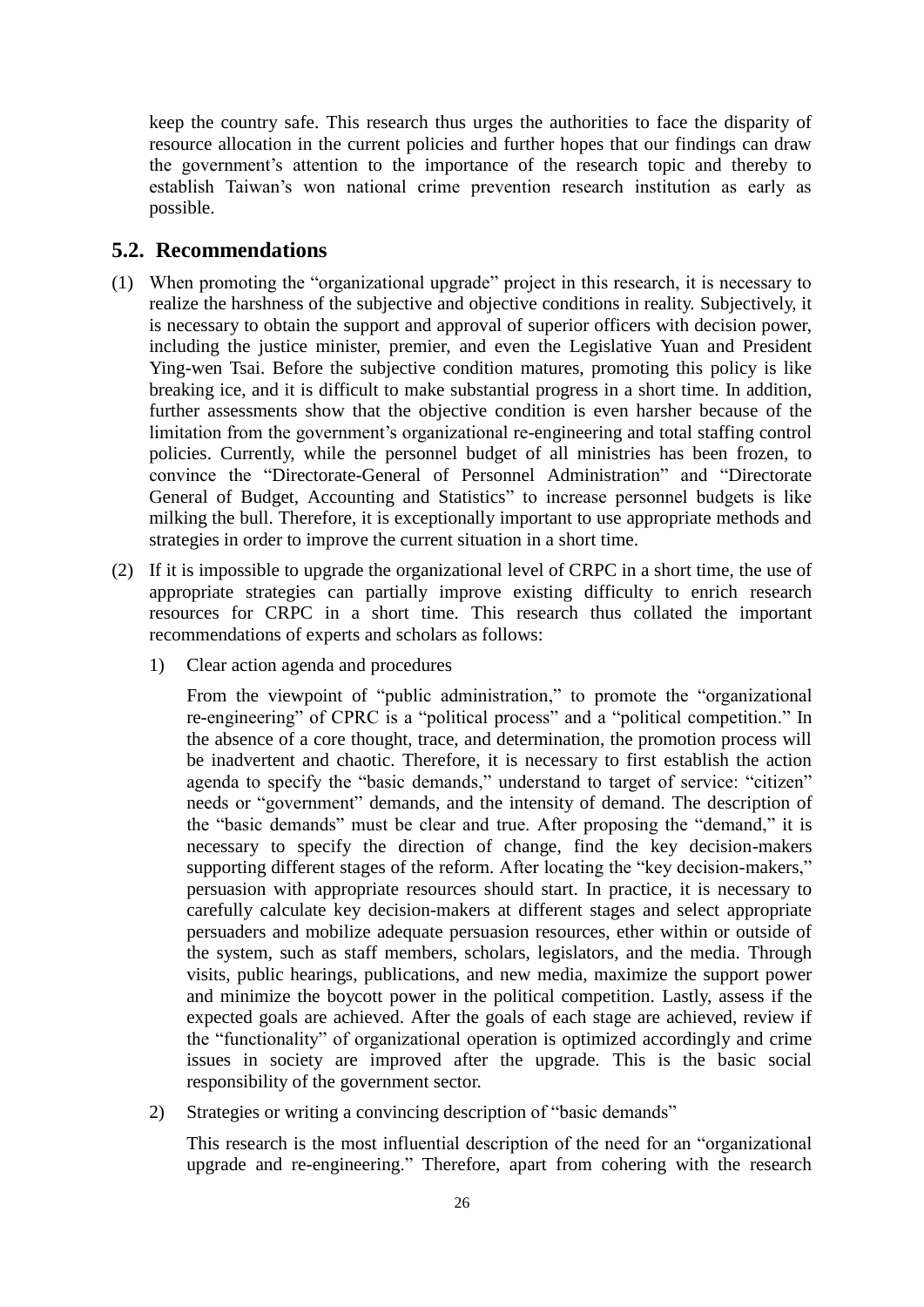topic, the data collected in this research must be able to present the true current status of crimes in Taiwan, adequately reflect the problems in criminal justice and counteraction of crime, and put the main focus on the "experience of establishment and development in advanced countries", emphasizing the political and economic background of establishment, path of development, and the correlations between the scale of institutions and public security. More important, it is necessary to include the recommendations of domestic scholars and experts familiar with the contents of this research in order to turn this research into the best publicity material and description of the "organizational upgrade and re-engineering" project.

3) Strategies for convincing key decision-makers

To determine the target is the prerequisite of a persuasion job. The target of persuasion changes at different stages of promotion, such as the justice minister, premier, important legislator, and even the president. The major strategy of persuasion is to bring up the problem, cost and efficiency, and vision. For example, the Taichung City Government made some visionary and constructive visions such as "turning Chenggongling into Taiwan's capitol hill" or "Legislative Yuan to the south." With the recognition of the person-in-charge and the agreement of ministers, this top-down arrangement can achieve the CPRC organizational upgrade without extra efforts. However, the determination and perseverance of the promoter are the key to success. That is to say, faith can move mountains.

4) Effective strategies to increase workforce

By the way of "internal seconding", we can transfer those holding a master's or doctoral degree and with research ability from the prosecution, investigation, correction, and probation departments under the MOJ to temporarily enrich the research workforce in order to immediately boost CPRC's research energy. For example, this strategy enable technically avoiding the government's current personnel and fund control mechanisms to achieve the immediate effectiveness of workforce expansion within the shortest time, provided that the above principles should be considered while planning the action methods and procedures.

5) Effective strategies for organizational upgrade

First, we can review and combine the existing research resources (organizations) under the MOJ. For example, a research center can be established under the Investigation Bureau to combine with CPRC into an independently operated crime research organization.

6) Effective strategies to enrich research niche

In view of the limited research energy of CPRC and staff members are administrative officers instead of dedicated research personnel, the annual research outputs will be very limited and CPRC must outsource important research projects. As long as CPRC can point out the important research topics relating to public security or the need for fundamental crime research, it can strive for more research funds to outsource related research projects. In addition, "collaborative research" is another feasible option. As the MOJ has rich research resources and advantages, for example, the prosecution, investigation, correction, and probation departments under the MOJ have accumulated comprehensive and rich data, CPRC can launch collaborative research with schools or private academic research institutions by offering them the required research resources (data) and share the research results in order to substantially and effectively expand the niche of research.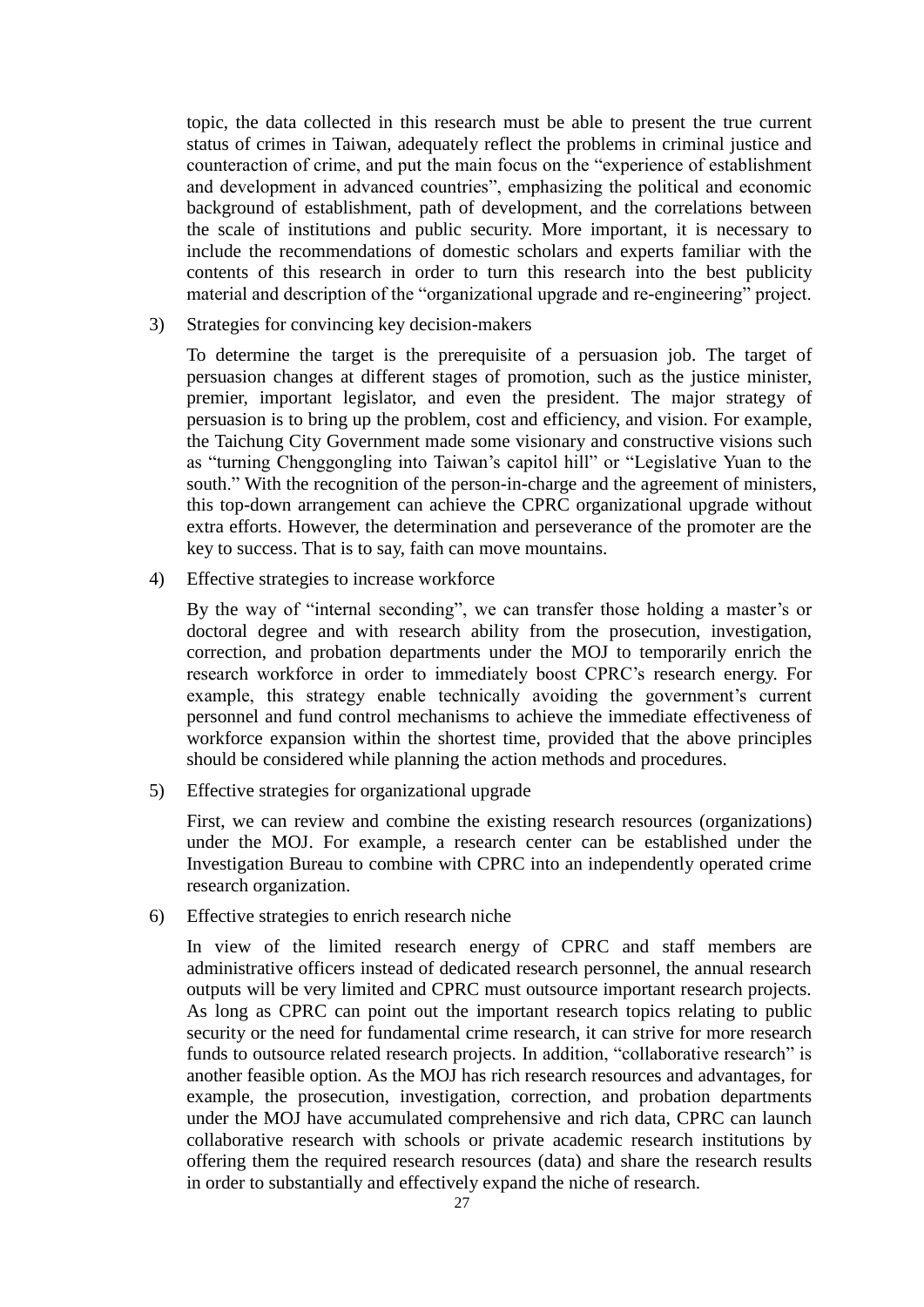- (3) In terms of the "operational model" of the "research institution" in the future, after concluding the opinions of participants, this research found that a "mission-based" institution is suitable for the short and medium terms. After expanding staffing and increasing funds, the research institution can upgrade to a level one the MOJ unit. By assessing the long-term development needs of the country, fulfilling the development vision of the "barrel hoop theory," and expanding the crime research niche at home and abroad, the research institution should be developed into a "national" or "corporate" research institution. As the entry barrier of a "corporate" research institution is lower, about NT\$2 billion will be enough to establish one, i.e. the lowest fund requirement, it will be a practical shortcut to break through the government's staffing and fund control, promote international academic exchange, and flexibly avoid sensitive political issues.
- (4) The strategies for promoting the establishment of a crime prevention research institution by upgrading CPRC according to participants are concluded in terms of "short-term", "medium-term", and "long-term" strategies as follows:
	- 1) Short-term strategy
		- a. Internal seconding.
		- b. Internal integration or merger.
		- c. Increase funds and budgets.
		- d. Increase staffing.
		- e. Raise organizational level.
	- 2) Medium-term strategy
		- a. Uphold the strategy of "multiple participation and public and private together" to progressively raise the level and expand the functions of the research institution; structure Taiwan's crime research academic network platform, as long as there are adequate research resources, the network platform can be expanded to gradually lead domestic crime research.
		- b. To lead crime research in Taiwan, it is necessary to first integrate all resources within the system to establish a cross-ministerial sharing platform and set up a "crime research department" platform operated as a task force in the Executive Yuan. For example, the MOJ can establish a research organization at the "public security meeting" with the justice minister as the "CEO" to enhance its functions. Then, promote the level of the convener to the "Yuan" level for crime research to build a complete internal platform in the vertical organizational structure covering "department," "ministry," and "Yuan" and in the horizontal organizational structure (cross-ministerial) for coordination and connection.
	- 3) Long-term strategy
		- a. Form a domestic academic research development platform by gradually combining with external resources, such as schools and private search organizations, from a research organization within the government system.
		- b. Extend domestic crime research to the international academic stage by participating in regional and then international crime prevention organizations and forums.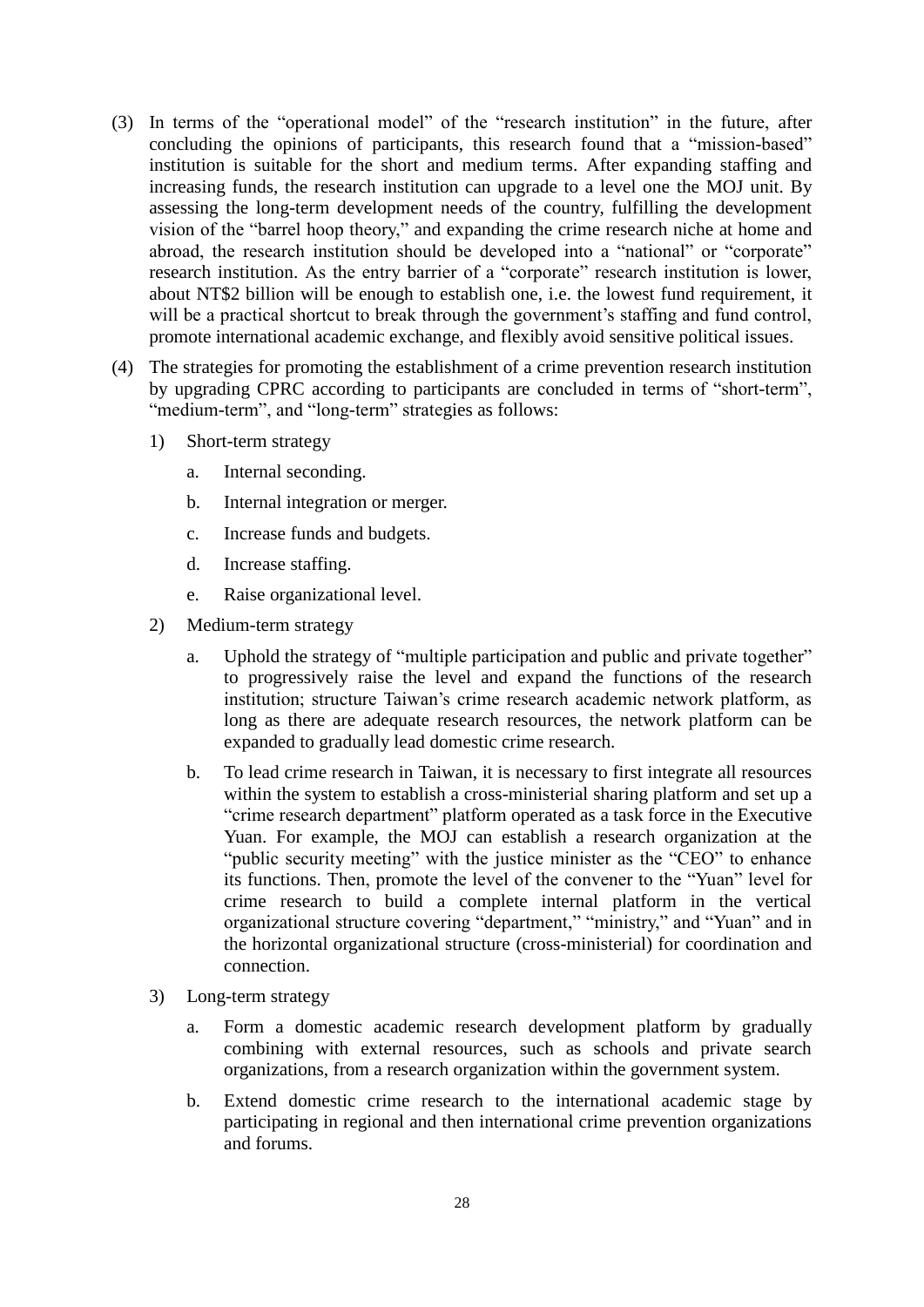## **References**

## **1. Books in Chinese**

- Neuman, W. L. (2002). *Social Research Methods: Qualitative and Quantitative Approaches*. (C. H. Wang & C. D. Pan, Trans.). Taipei: Pro-Ed Publishing Company.
- Denzin. N. K. (1999). Interpretive Interactionism. (C. M. Chang, Trans.). Taipei: Yang Chi Book Co., Ltd. (Original work published 1989).
- Niu, W. I. (2012). *Methods of Educational Research and Academic Writing*. Taipei: Yeh Yeh Book Gallery.
- Tsou. C. S. (2003). Lifeword and tacit knowledge: A hermeneutic qualitative research. In L. Chi & P. H. Lin (Eds.), *Qualitative Research Method and Data Analysis* (pp. 19-54). Chiayi: Institute of Sociology, Nanhua University.

## **2. Books in English**

- Krueger, R.A., & Casey, M.A. (2009). Focus groups: A practical guide for applied research (4th Ed.).Thousand Oaks, CA: Sage Publications. 4th ED.
- Mills, G. (2000). Action research a guide for the teacher researcher. Upper Saddle River, NJ: Merrill/Prentice Hall.
- Ragin, C. C. (1994). Constructing social research. Thousand Oaks, CA: Pine Forge Press.

## **3. Foreign Journals**

Ministry of Justice of Japan (2014), Research and Training Institute of the Ministry of Justice,pp.9-10.

## **4. Official websites of worldwide crime research institutions**

- Crime Prevention Research Institute, Ministry of Justice, Mainland China. (Access 24 Mar. 2016)
- Research and Training Institute of the Ministry of Justice, Japan. (Access: 22 Oct. 2016): http://www.moj.go.jp/housouken/houso\_index.html.
- Organization of The Ministry of Justice, Japan. (Access: 6 Nov. 2016): http://www.moj.go.jp/content/001163205.pdf. ORGANIZATION OF THE MINISTRY OF JUSTICE
- National Institute of Justice- NIJ, USA. (Access: 22 Apr. 2016): http://www.nij.gov/Pages/welcome.aspx.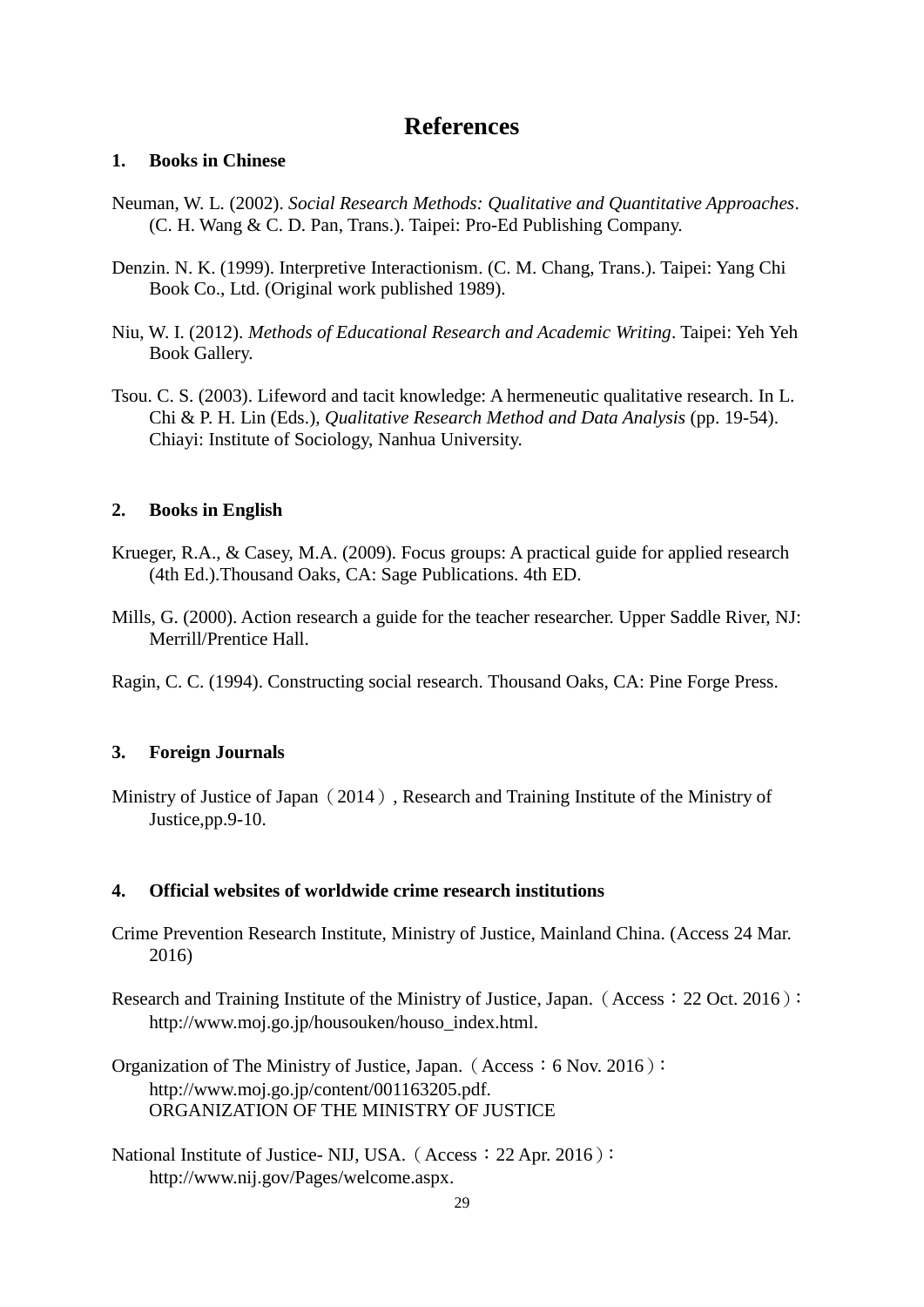- Max Planck Institute for Foreign and International Criminal Law, Germany. (Access: 1 May  $2016$ ): https://www.mpicc.de/en/organisation/wissenschaft/projekte.html.
- The Australian Institute of Criminology –AIC, Australia. (Access: 11 Apr. 2016): http://www.anzsoc.org/
- Korean Institute of Criminology-KIC, Korea. (Access: 6 Apr. 2016): https://eng.kic.re.kr/AboutUs/Overview.jsp.
- National Academy for Education Research, Taiwan. (Access: 18 Mar. 2016): http://www.naer.edu.tw/bin/home.php..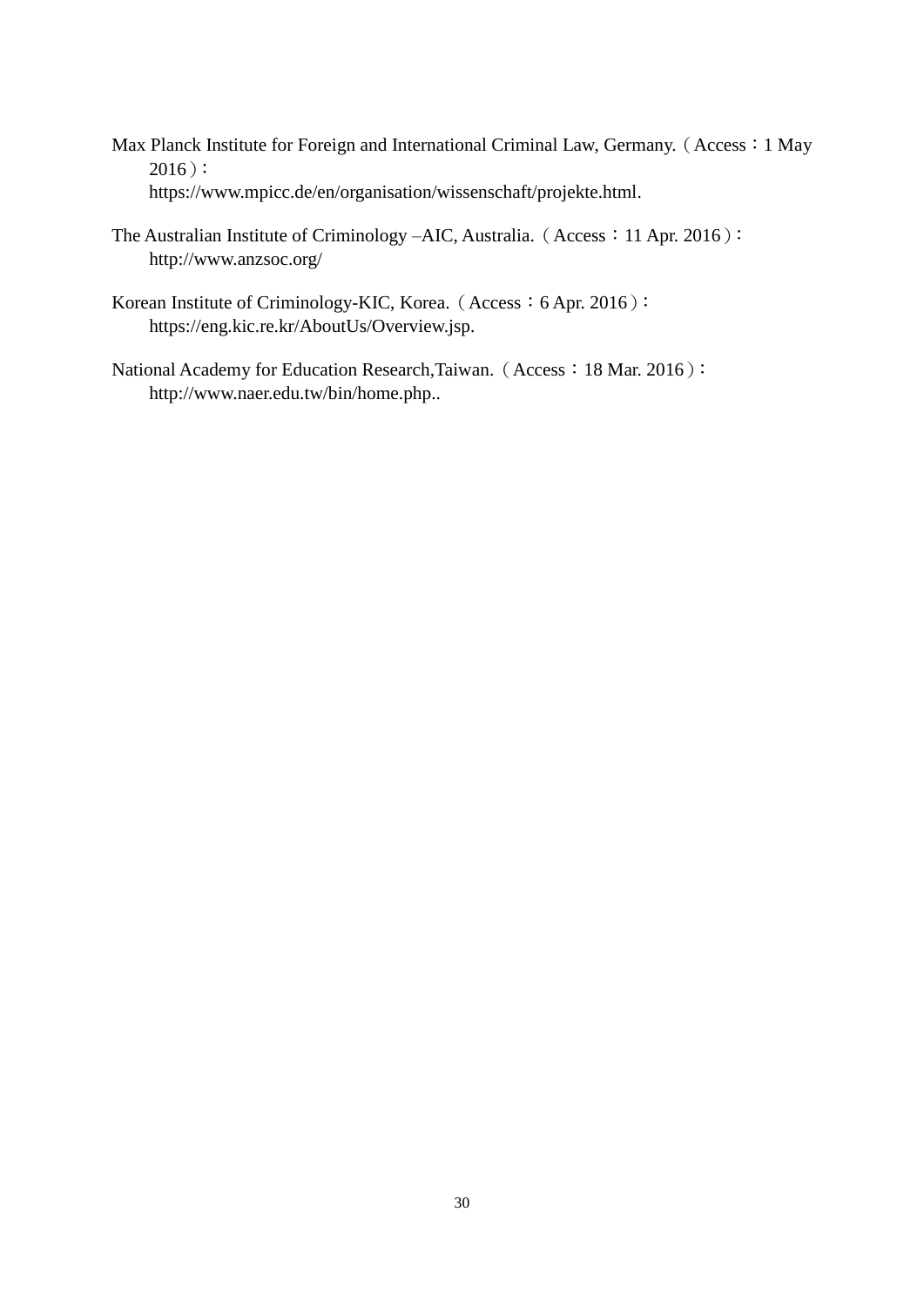# **Appendix Basic Information of the Establishment of Related Crime Prevention Research Institutions in Foreign Countries**

| Country                  |                                                                                                                                                                                                                                                                                                                                                                                                                    | <b>Institution</b>                                                                                                                                                                                                                                                                                                                                                                                                              |                                                                                                                                                                                                                                                                                                                    |                                                                                                                                                                                                                                                    |                                                                                                                                                                                                                                                                                                                                         |                                                                                                                                                                                                                                                                                                                                                                                                                                                                           |
|--------------------------|--------------------------------------------------------------------------------------------------------------------------------------------------------------------------------------------------------------------------------------------------------------------------------------------------------------------------------------------------------------------------------------------------------------------|---------------------------------------------------------------------------------------------------------------------------------------------------------------------------------------------------------------------------------------------------------------------------------------------------------------------------------------------------------------------------------------------------------------------------------|--------------------------------------------------------------------------------------------------------------------------------------------------------------------------------------------------------------------------------------------------------------------------------------------------------------------|----------------------------------------------------------------------------------------------------------------------------------------------------------------------------------------------------------------------------------------------------|-----------------------------------------------------------------------------------------------------------------------------------------------------------------------------------------------------------------------------------------------------------------------------------------------------------------------------------------|---------------------------------------------------------------------------------------------------------------------------------------------------------------------------------------------------------------------------------------------------------------------------------------------------------------------------------------------------------------------------------------------------------------------------------------------------------------------------|
| Country                  | South Korea                                                                                                                                                                                                                                                                                                                                                                                                        | Australia                                                                                                                                                                                                                                                                                                                                                                                                                       | <b>USA</b>                                                                                                                                                                                                                                                                                                         | Japan                                                                                                                                                                                                                                              | Mainland China                                                                                                                                                                                                                                                                                                                          | Germany                                                                                                                                                                                                                                                                                                                                                                                                                                                                   |
| Year of<br>Establishment | 1989                                                                                                                                                                                                                                                                                                                                                                                                               | 2011                                                                                                                                                                                                                                                                                                                                                                                                                            | 1978                                                                                                                                                                                                                                                                                                               | 1958                                                                                                                                                                                                                                               | 1984                                                                                                                                                                                                                                                                                                                                    | 1948                                                                                                                                                                                                                                                                                                                                                                                                                                                                      |
| Main<br><b>Missions</b>  | 1. Develop<br>guidelines for crime<br>prevention and<br>criminal policies<br>2. Establish a solid<br>international<br>research and<br>interaction network.<br>3. Provide<br>information on<br>crime prevention<br>practice for the<br>public and expand<br>the scope of crime<br>prevention practice.<br>4. Provide<br>competency support<br>for related domestic<br>crime prevention<br>research<br>institutions. | 1. Improve overall<br>criminal justice and<br>reduce crime.<br>2. Act as a<br>communication and<br>instruction platform<br>for criminal policies<br>and crime<br>prevention practice<br>based on<br>evidence-based<br>academic research.                                                                                                                                                                                        | 1. Enrich criminal<br>justice knowledge<br>and understanding<br>with scientific<br>approaches.<br>2. Provide federal<br>and local<br>governments with<br>objective and<br>independent<br>professional<br>knowledge and<br>methods.<br>3. Reduce overall<br>crime and improve<br>criminal justice<br>effectiveness. | 1. Research of<br>criminal policies<br>and the MOJ<br>law-enforcement<br>affairs.<br>2. Judicial<br>personnel training.<br>3. Exchange with<br>government and<br>private crime<br>prevention<br>organizations in<br>Asian developing<br>countries. | 1. Promote<br>judiciary<br>administration<br>reformation and<br>development.<br>2. Provide<br>intelligence support<br>for crime<br>prevention and<br>reduction.                                                                                                                                                                         | 1. Integrate criminal<br>law and criminology<br>research with<br>interdisciplinary<br>approaches.<br>2. Optimize the<br>theory and practice of<br>criminal law.<br>3. Strengthen overall<br>social control.                                                                                                                                                                                                                                                               |
| Organization             | 1. Planning and<br><b>Coordination Office</b><br>2. Crime $&$<br>Prevention<br>Research<br>Department<br>3. Economic &<br>Commercial Crime<br>Research<br>Department<br>4. Criminal Justice<br>Research<br>Department<br>5. Crime Statistics<br>and Survey Center<br>6. International<br>Criminal Justice<br>Center<br>7. Administration<br>Office                                                                 | 1. Crime<br>Consultation<br>Committee<br>2. Office of Audit<br>3. Research<br>Deputy Chief<br>$(1)$ Crime<br>Prevention and<br>Criminal Law<br>Institute.<br>(2) Violent<br>Behaviors and<br>Serious Crime<br>Surveillance<br>Institute<br>(3) Transnational<br>and Organized<br>Crime Institute.<br>4. Administrative<br>Deputy Chief<br>(1) Administration<br>Office<br>(2) Information<br>Office<br>(3) Accounting<br>Office | 1. Forensic<br><b>Science Section</b><br>2. Technology<br>Section<br>3. Research $&$<br><b>Assessment Section</b><br>4. Research Fund<br>Management<br>Section<br>5. Operation<br>Section<br>6. Public Relations<br>Section                                                                                        | 1. Integrated<br>Planning<br>Department<br>2. Research<br>Department<br>3. Collaborative<br>Research<br>Departments (1-3)<br>4. International<br>Collaborative<br>Research<br>Department<br>5. International<br>Cooperation<br>Department          | 1. Office<br>2. Personnel<br>Department<br>3. Journal<br>Publication<br>4. Prison Work<br>Institute<br>5. Labor<br>Re-education Work<br>Institute<br>6. Crime<br>Prevention Work<br>and<br>Countermeasures<br>Institute<br>7. International<br>Crime and Criminal<br>Justice Institute<br>8. Judiciary and<br>Human Rights<br>Institute | 1. Administration<br>Division<br>(1) Expert Opinion<br>Section.<br>(2) Translation and<br>Compilation Section.<br>(3) Research Institute<br>Section.<br>(4) Editing Office.<br>(5) Public Relations<br>Office.<br>(6) Administration<br>Office.<br>(7) Library.<br>2. Research<br>Institutes<br>(1) Criminal Law<br>Institute<br>(2) Criminology<br>Institute<br>(3) Max Plank<br>Institute for Human<br>Development<br>(Max-Planck-Institut<br>für<br>Bildungsforschung) |
| Functions and<br>Duties  | 1. Crime $&$<br>prevention research.<br>2. Publishing and<br>promotion of<br>research<br>achievements.<br>3. Promotion of<br>international<br>exchange and                                                                                                                                                                                                                                                         | 1. Crime research<br>2. Sharing of<br>research<br>achievements<br>3. Organization of<br>symposia<br>4. Publishing of<br>institute<br>publications                                                                                                                                                                                                                                                                               | 1. Participation in<br>important academic<br>activities.<br>2. Organization of<br>symposia.<br>3. Annual work<br>reports.<br>4. Organization of<br>research                                                                                                                                                        | 1. Research of<br>criminal policies<br>and the MOJ<br>affairs.<br>2. Judicial<br>personnel training.<br>3. Exchange with<br>government and<br>private crime                                                                                        | 1. Research of<br>crime prevention<br>policies and<br>countermeasures.<br>2. Research of<br>labor re-education<br>3. Prison Work<br>Research<br>4. Research of                                                                                                                                                                          | 1. Research of<br>international criminal<br>justice and crime<br>status<br>2. Research of<br>transnational criminal<br>justice and crime<br>status<br>3. Establishment of                                                                                                                                                                                                                                                                                                 |